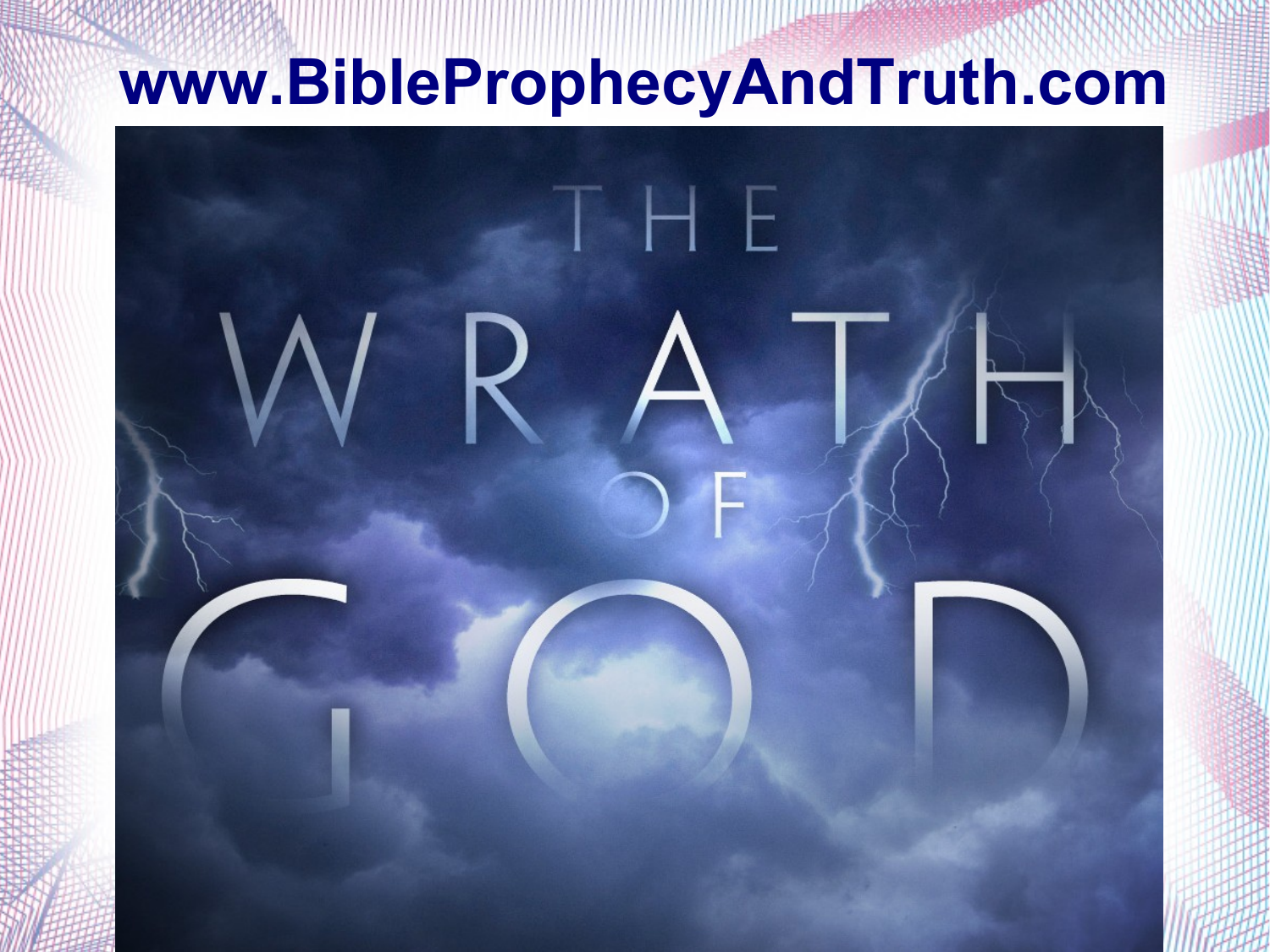- The Old Testament shows many examples of what happens when God gets angry!
	- The flood, because the thoughts of mens hearts was only evil continually
	- Sodom and Gomorrah due to their wickedness
	- Many times Israel was left without protection of God due to turning away from Him
- The book of Revelation shows us what is going to happen when God pours out His wrath on the world in the last days.
- This is what we're going to look at today.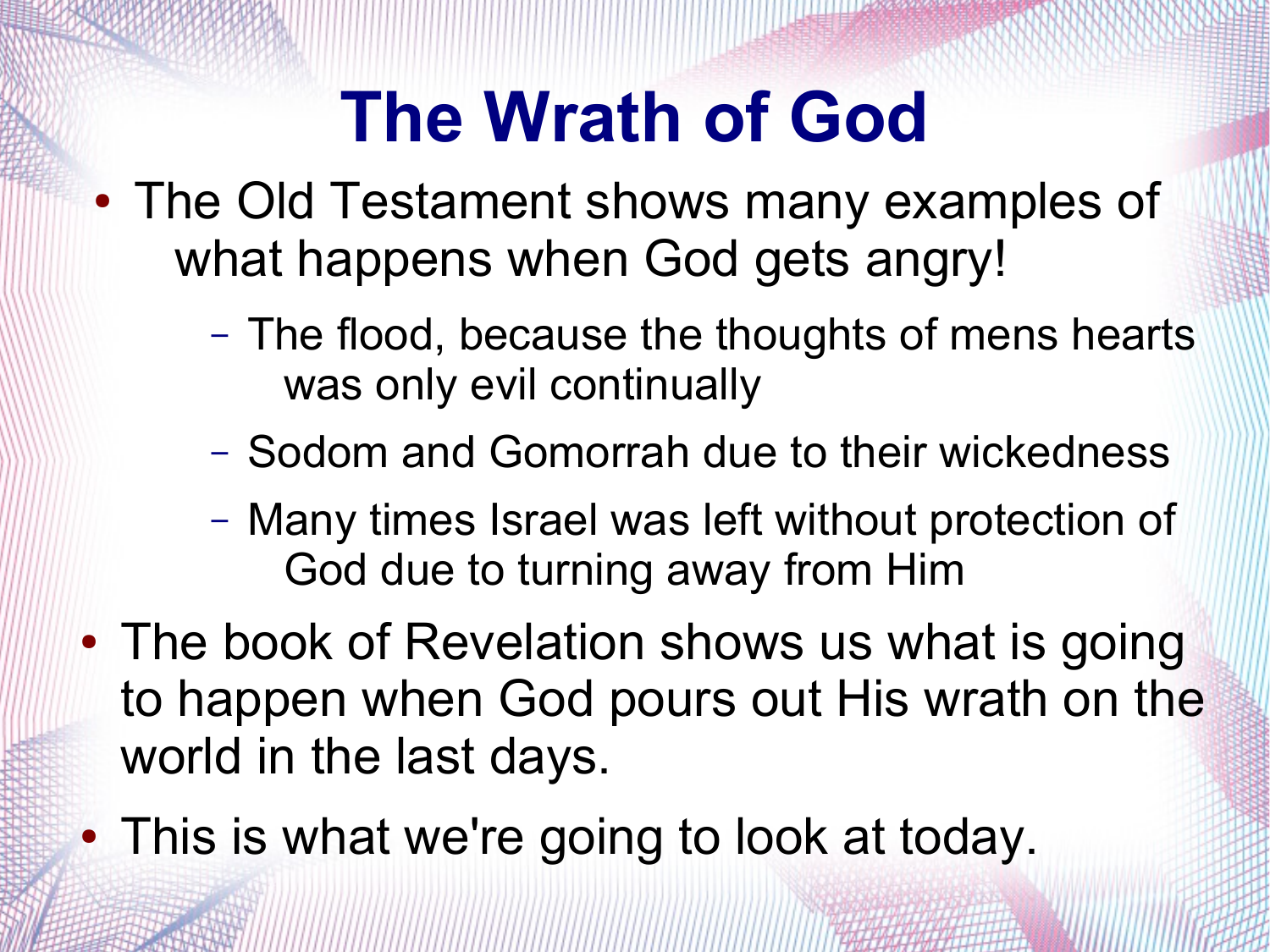- Why is the wrath of God?
	- Why is He angry and why does He pour out His wrath?
- Who is the wrath of God poured out on?
	- Who is He mad at?
- What is the wrath of God?
	- What kinds of things does He do?
- When is the wrath of God?
	- At what point in the Last Days does He pour out His wrath?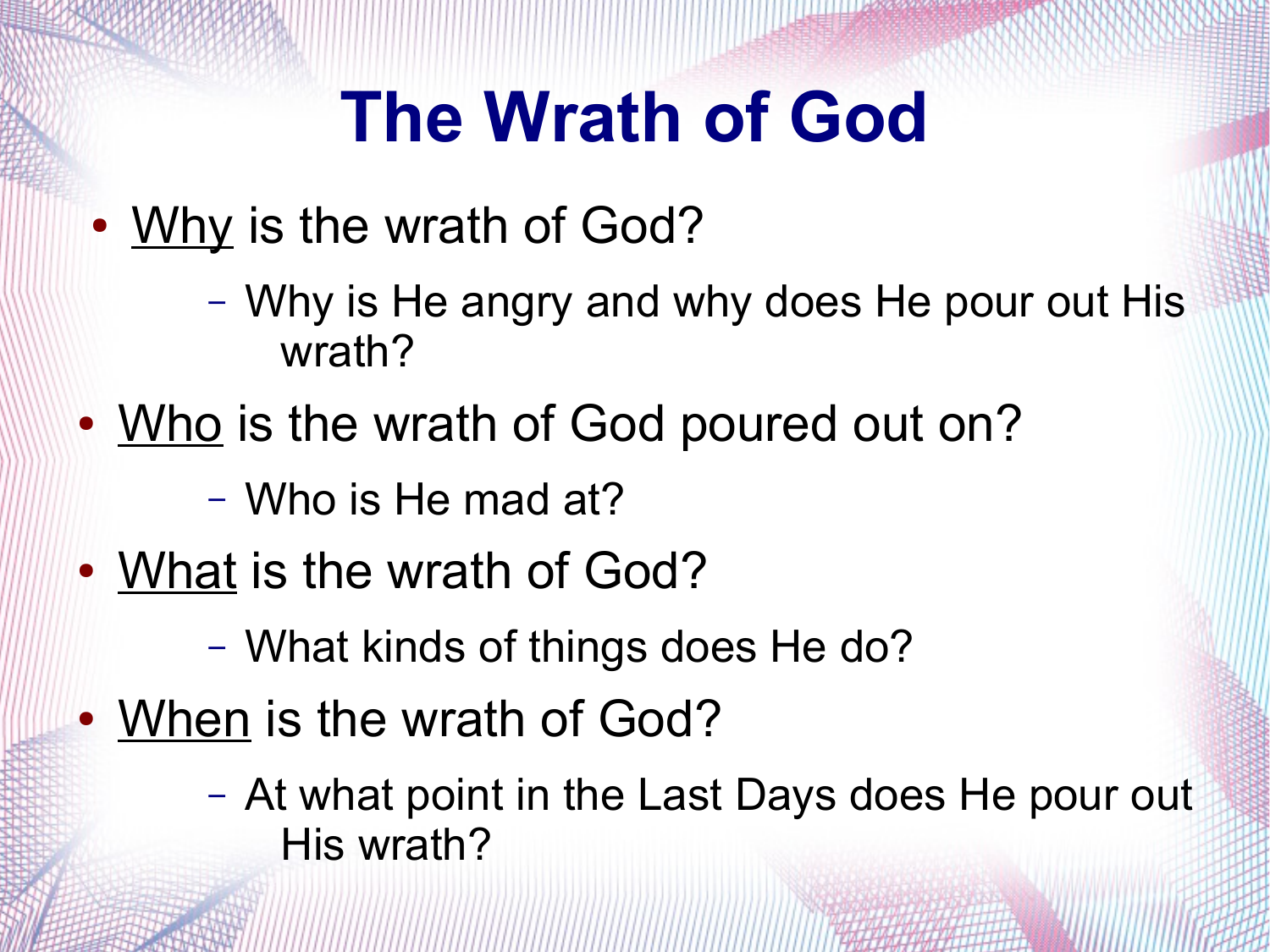- Why is the wrath of God?
	- Eph 5:6 Let no man deceive you with vain words: for because of these things cometh the wrath of God upon the children of disobedience.
	- Rev 11:18 ... destroy them that destroy the earth
	- 2 Thess 1:8 In flaming fire taking vengeance on them that know not God, and that obey not the gospel of our Lord Jesus Christ:
	- 1 Peter 4:17 For the time is come that judgment must begin at the house of God: and if it first begin at us, what shall the end be of them that obey not the gospel of God?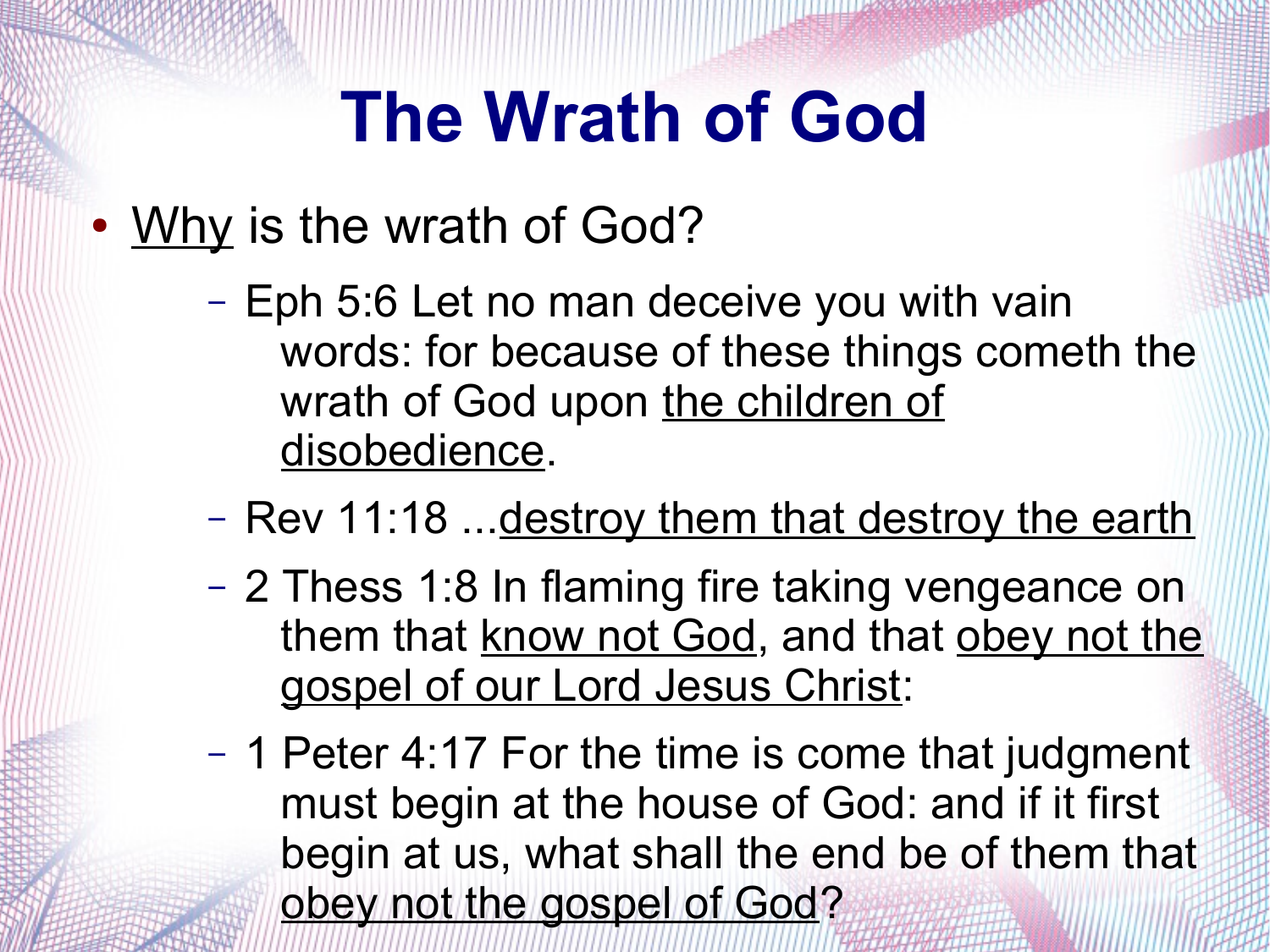- Who is the wrath of God poured out on?
	- Jesus said in Luke that His day, the day He returns, would be as the days of Lot and Noah.
	- When destruction came on the world at the flood and at Sodom and Gomorrah, the only people that had "tribulation" were the men of God, by the people who didn't love God.
	- Lot was persecuted and so was Noah, by the people who did not believe.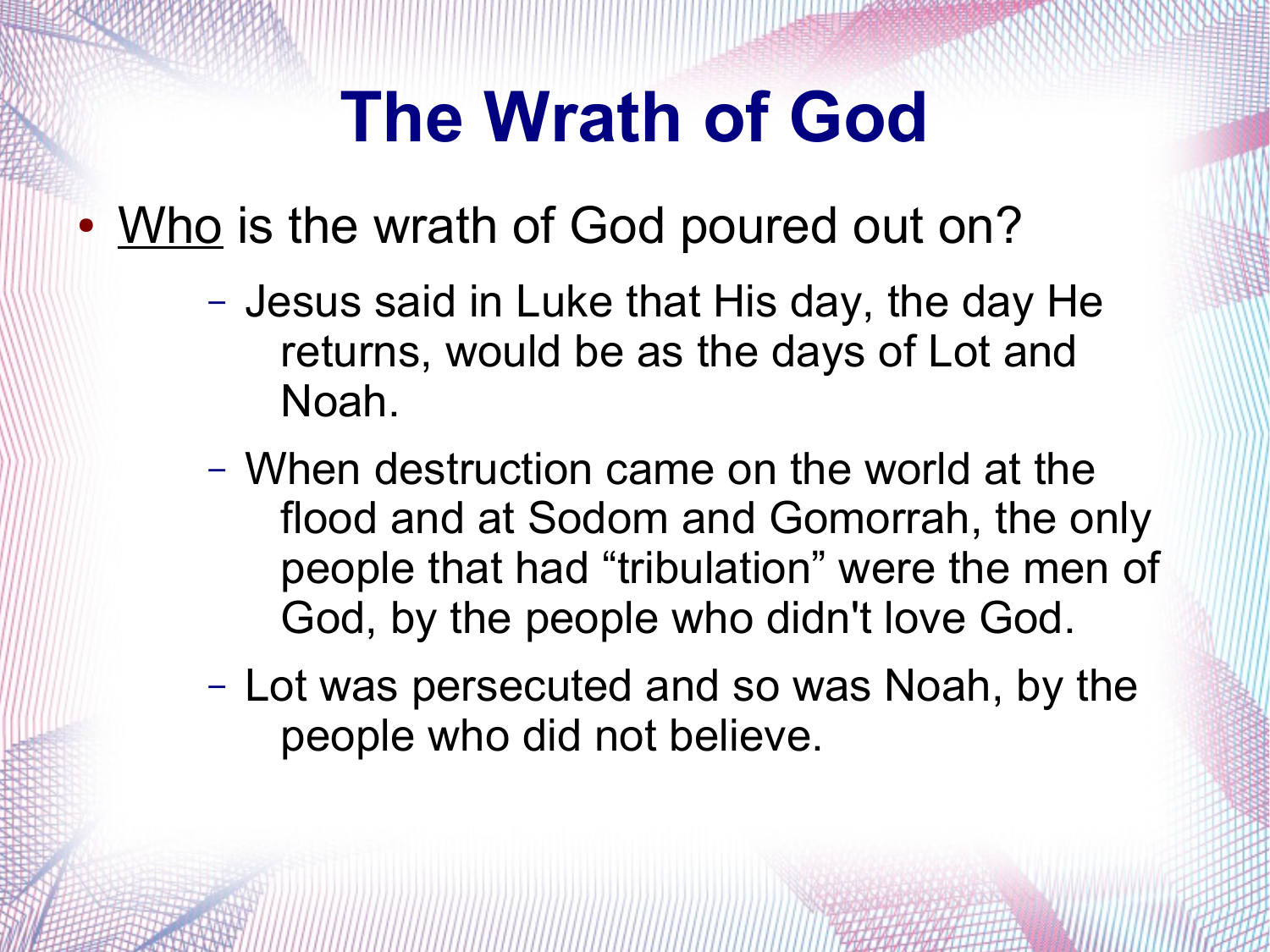- Who is the wrath of God poured out on?
	- So the wrath of God was poured out on those people, after God saved His faithful, both times.
	- The world today is just like it was before the flood and before Sodom and Gomorrah destruction.
	- God specifically tells us that those that love Him will not suffer the wrath (of God) to come.
	- 1 Thess 1:10 ...Jesus, which delivered us from the wrath to come.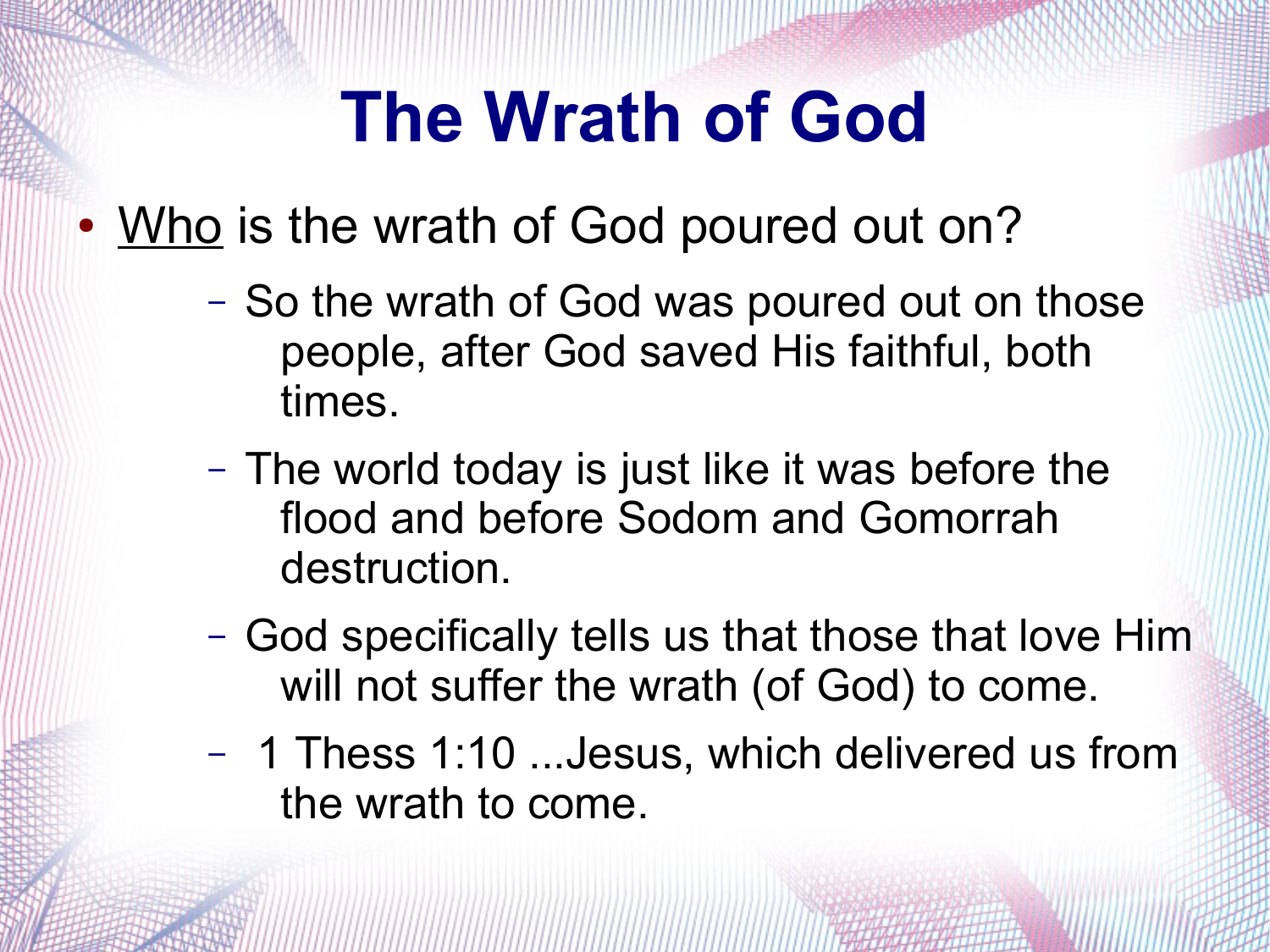• Who is the wrath of God poured out on?

- 1 Thess 5:9 For God hath not appointed us to wrath, but to obtain salvation by our Lord Jesus Christ
- Rom 5:8 But God commendeth his love toward us, in that, while we were yet sinners, Christ died for us. 9 Much more then, being now justified by his blood, we shall be saved from wrath through him.
- Only those that don't love Him will suffer His wrath.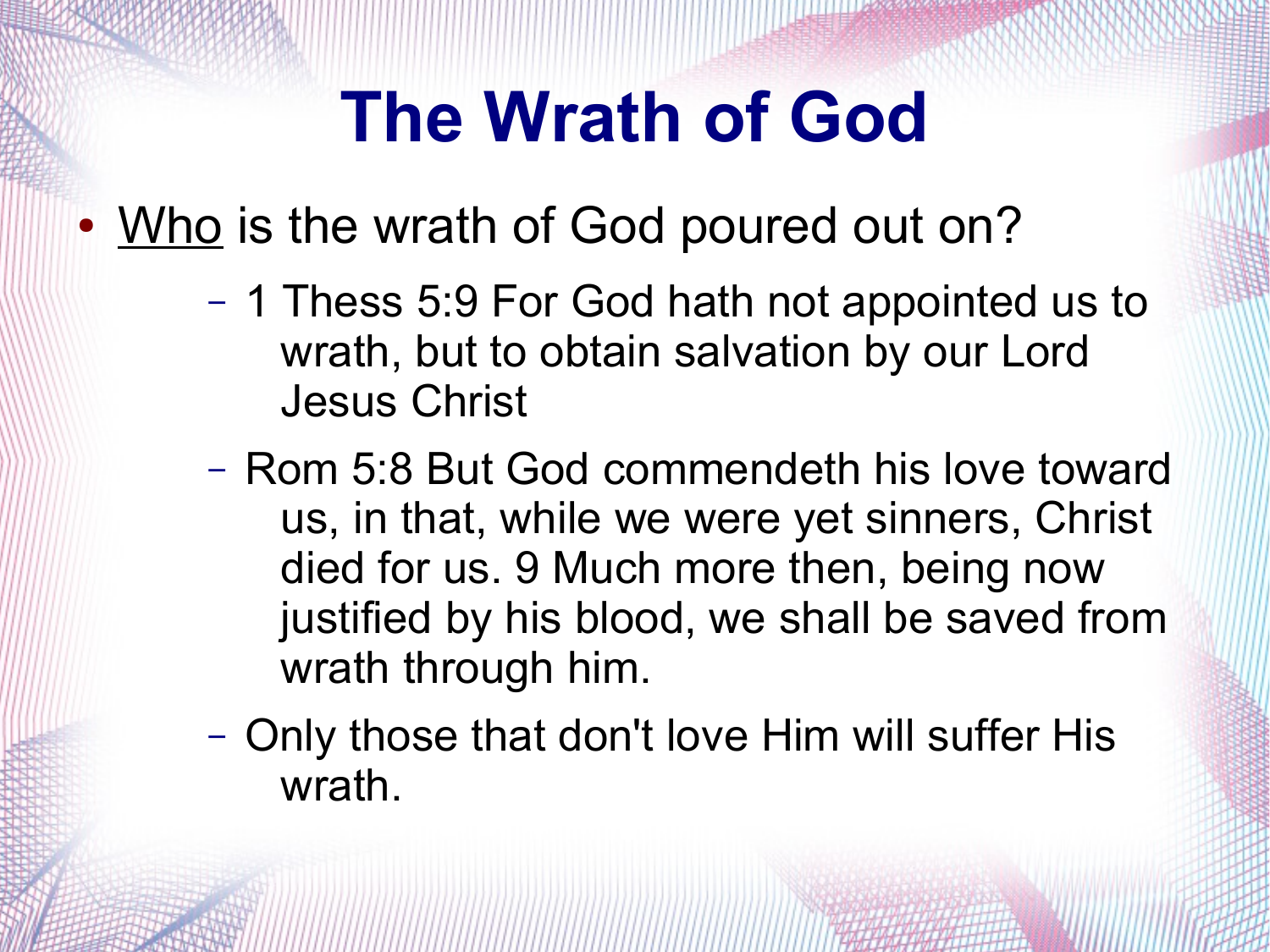- Who is the wrath of God poured out on?
	- In Revelation 14 the winepress of the wrath of God is a symbol of God's wrath.
	- We're told that it's those that worship the Antichrist and take his mark that will "drink of the wine of the wrath of God".
	- Rev 14:12 Here is the patience of the saints: here are they that keep the commandments of God, and the faith of Jesus.
	- Those that love and obey God will be taken out immediately prior to His wrath being poured out.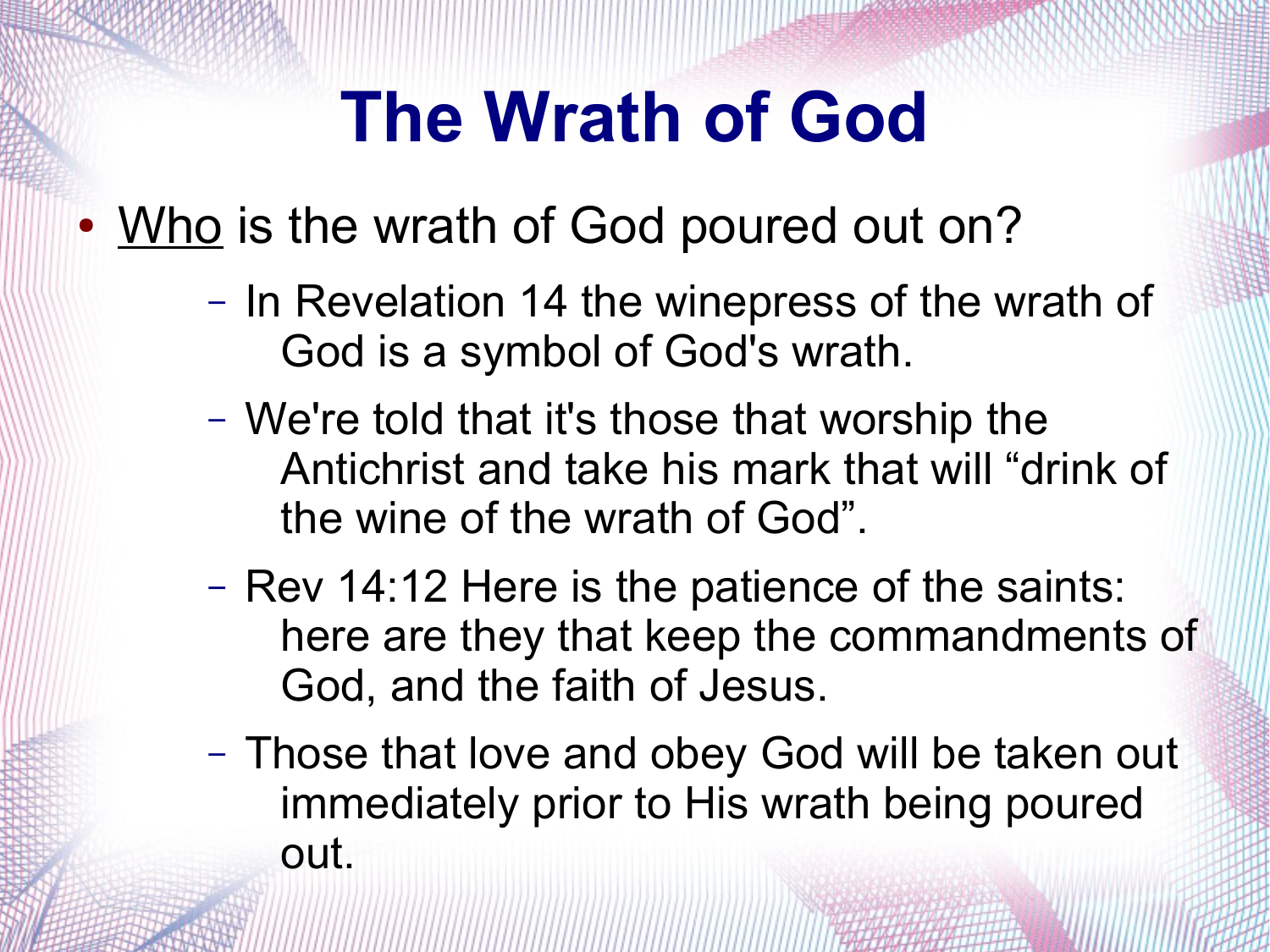- Most people believe that the "Time of Trouble" in Daniel, which is the "Great Tribulation" that Jesus spoke of, is the wrath of God.
- Not true...
- The Tribulation is the wrath of Satan.
- In Revelation 12 we see that the devil will be cast to earth, having great wrath because he knows his time is short, and that it will be for a time (one year), times (two years) and half a time (half a year) in v.14, which is 3.5 years.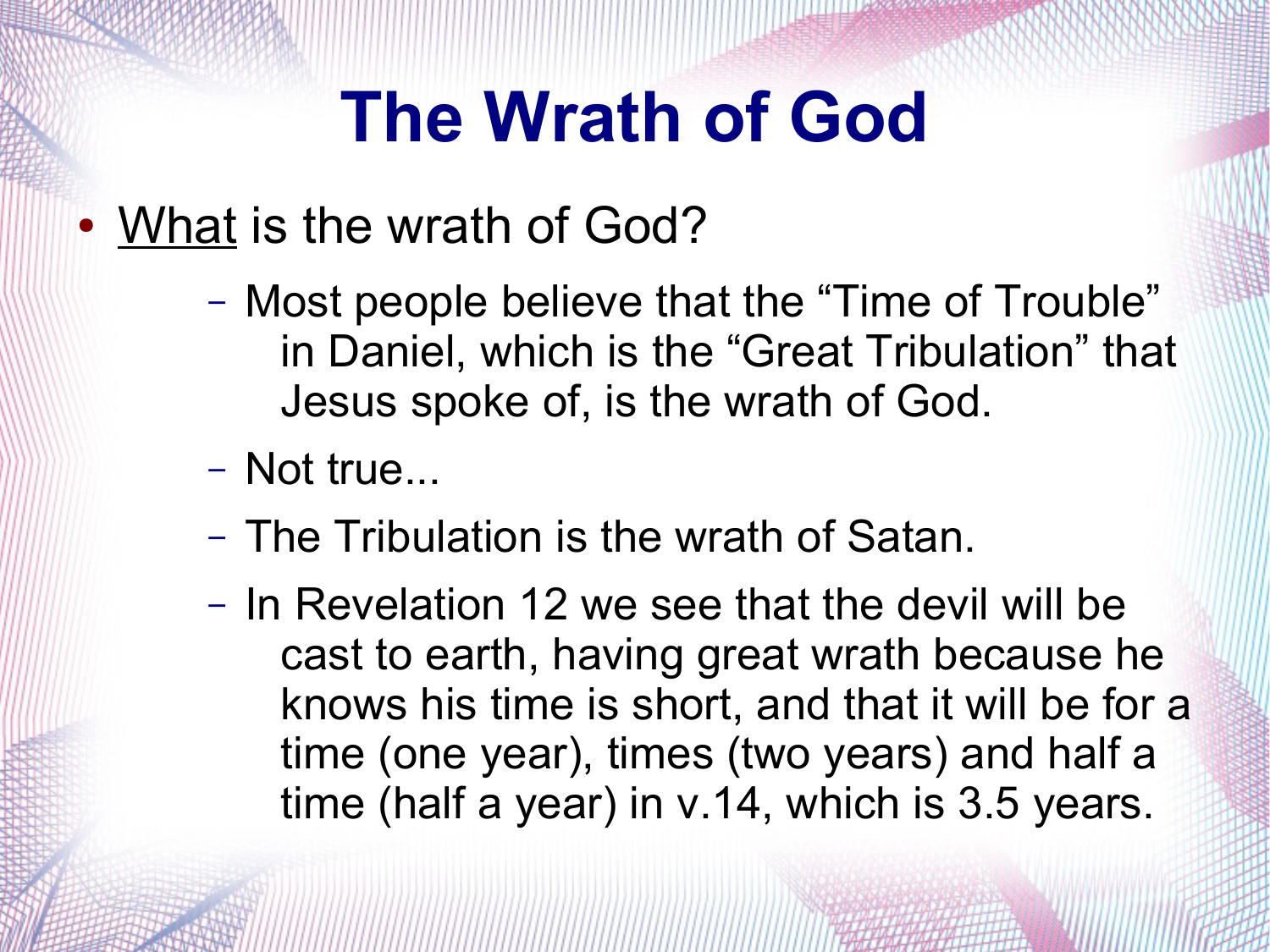- In Daniel 12 we see that the Archangel Michael will stand up, and there shall be a time of trouble.
- It will be for "a time, times, and an half", which is the same 3.5 year time frame.
- This "time of trouble" that will last 3.5 years, is the time of the wrath of Satan.
- The Vials (or Bowls), which are the wrath of God, will be poured out in the last few weeks of that time period.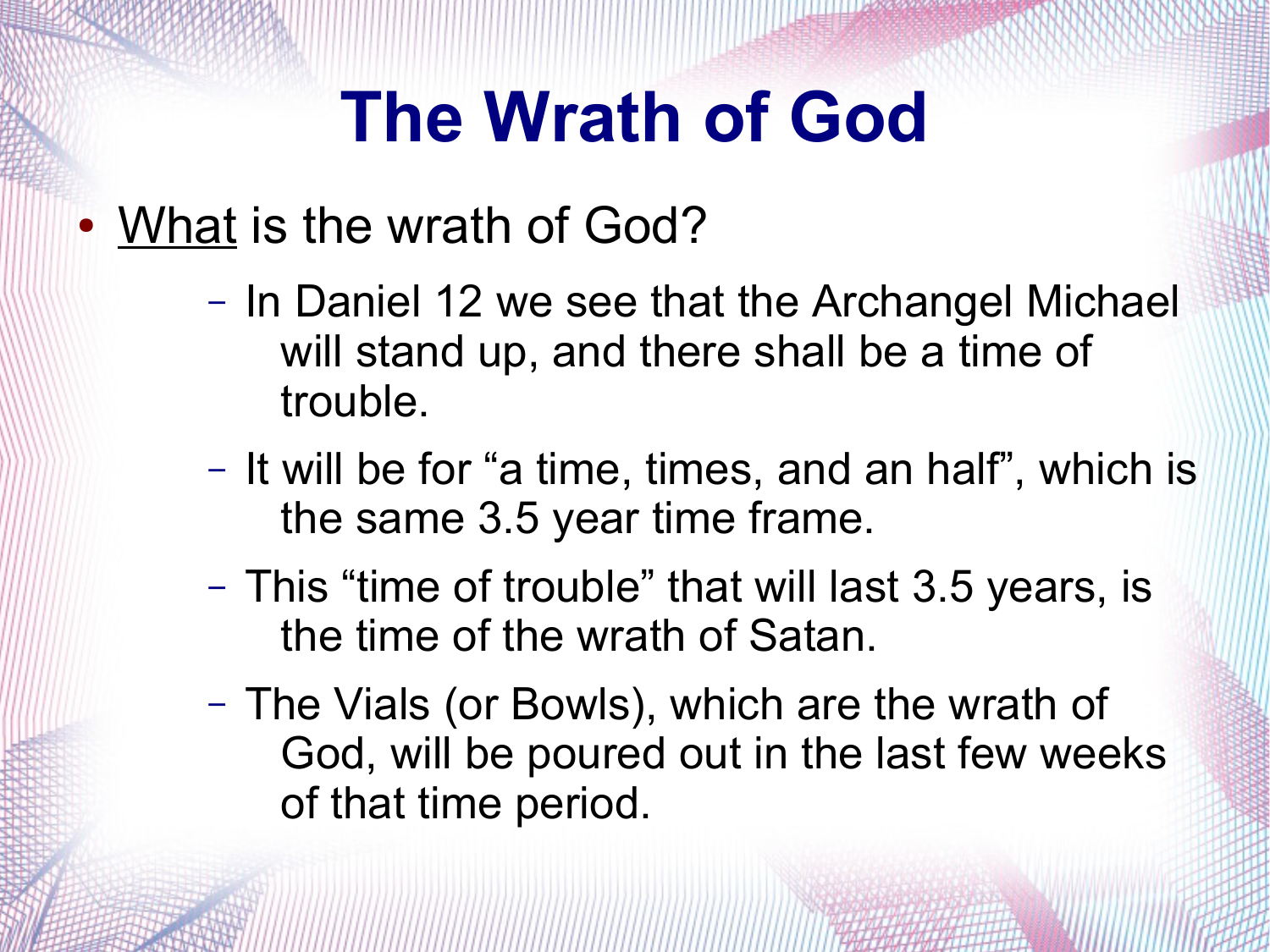- We're told specifically in Rev 15:1 and 16:1 that the Vials are the wrath of God.
- The Vials are listed in Rev 16:
- A very nasty sore falls on those who have taken the mark of the beast and worship him.
- The sea becomes as the blood of a dead man and all creatures in the sea die.
	- Remember the 7 Trumpets are a  $3<sup>rd</sup>$  part, but now ALL waters become blood and ALL die.
- The rivers and fountains of water become blood.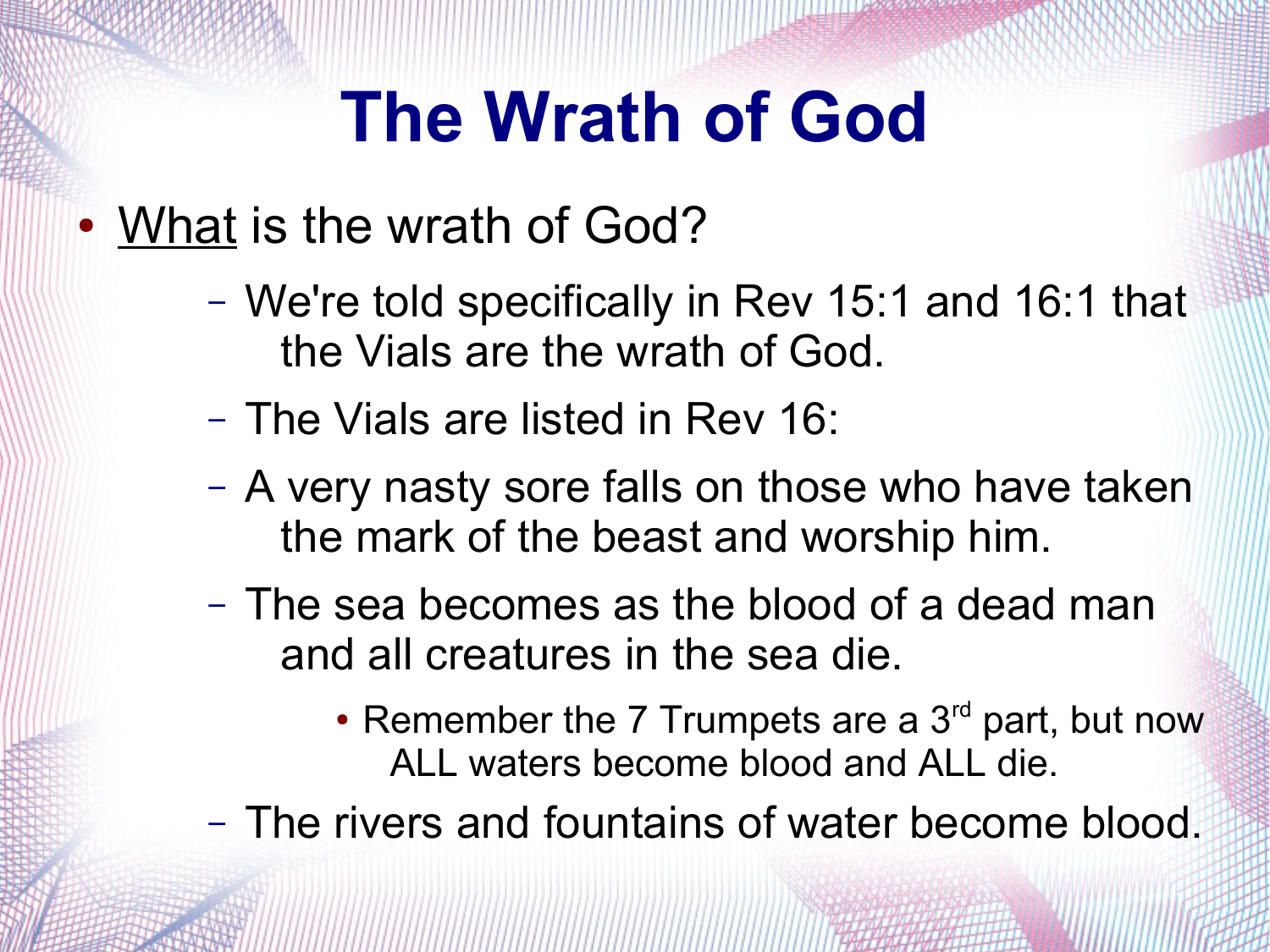- Men are scorched with great heat. This vial is poured upon the sun so it appears that the "global warming" men say is happening will appear to really accelerate at this time, and men will blaspheme God because of it.
- The seat of the beast (probably the place where the Antichrist calls home, or possibly the whole world since it says "his kingdom") will be full of darkness and pain.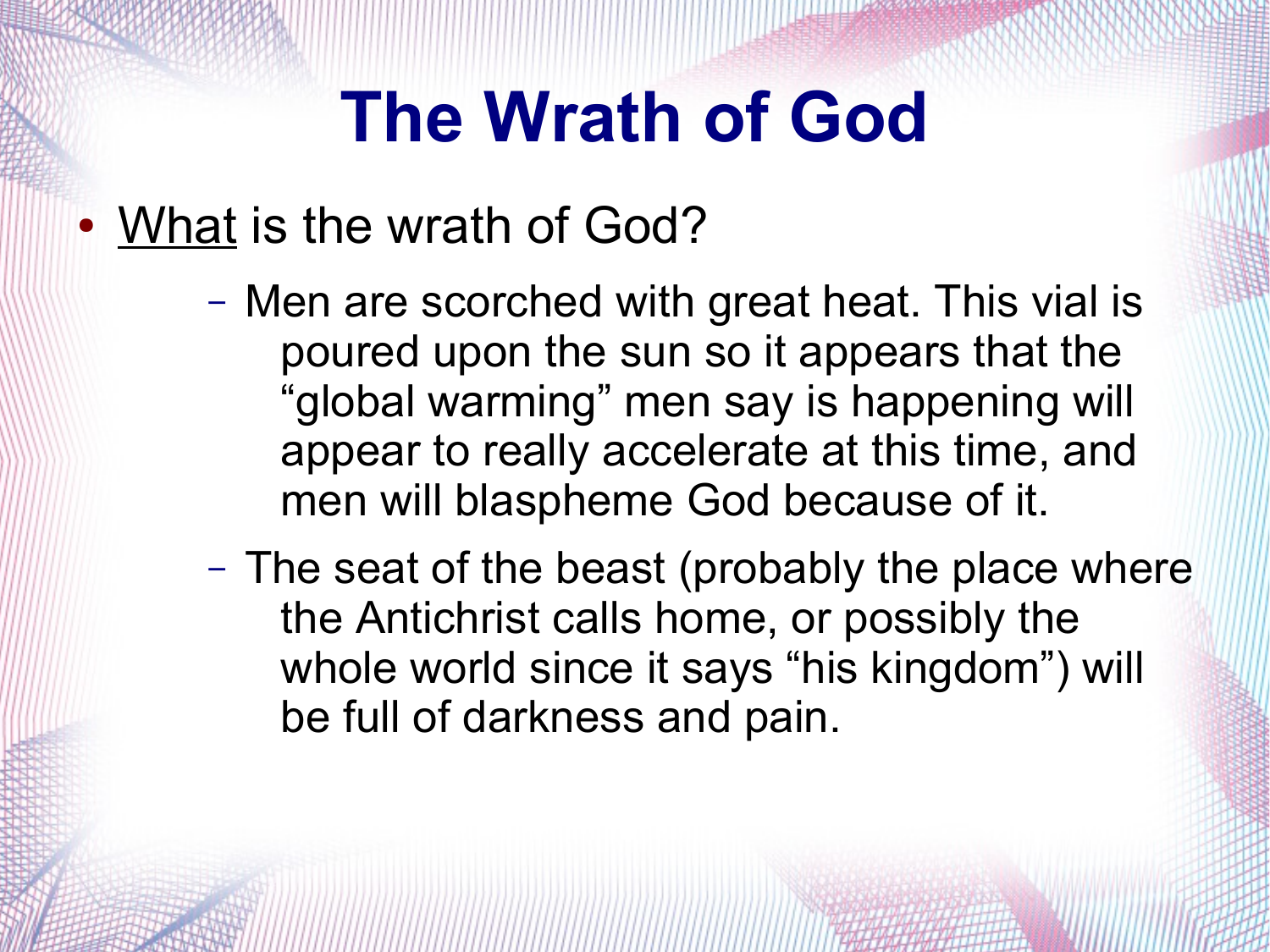### • What is the wrath of God?

– The Euphrates river is dried up to make way for the kings of the east to gather at Armageddon. It's interesting to note that there are many dams on this river and some very large ones that could be used to stop the flow of the river to "dry it up" when the Antichrist leads the world against Israel. Russia and/or Turkey, and Iran appear to be the major forces in this attack and will descend on Israel from the north and east.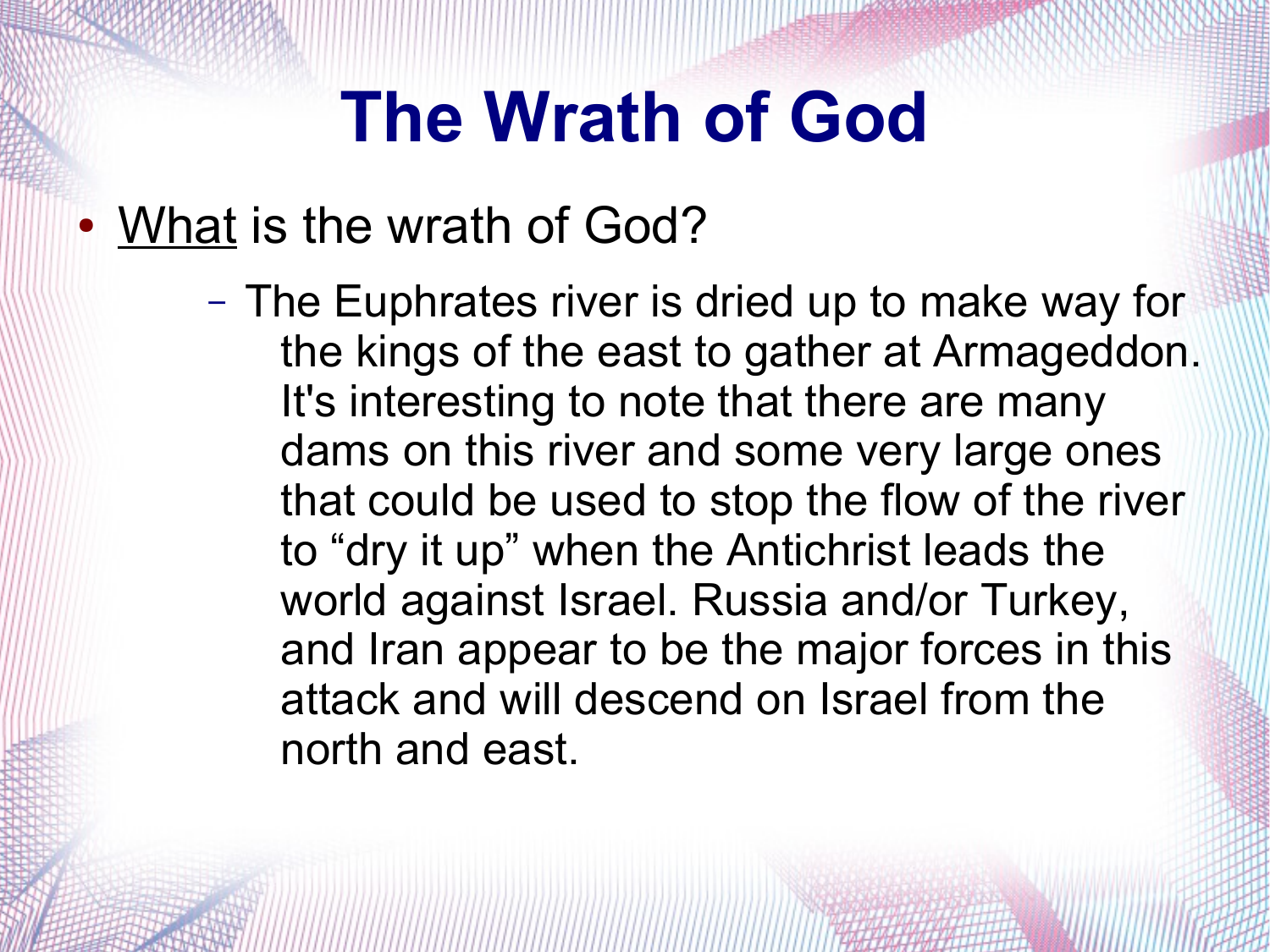- Three spirits of devils, working miracles, will go to gather the kings of the earth to do battle.
- The 7th Vial is the end. "It is done" . Ezekiel 39:8, Revelation 7:15-17 and Revelation 21:3- 6 all speak of this same time when it is "done". The 7th Trumpet sounds at this time as well and we see the earthquake that shakes the whole world all the way to Rome (Mystery Babylon) as Jesus Himself touches down on the mount of Olives (Zech 14). The kingdom of God is established at this time and the 1000 year reign begins (Rev 20:1-7).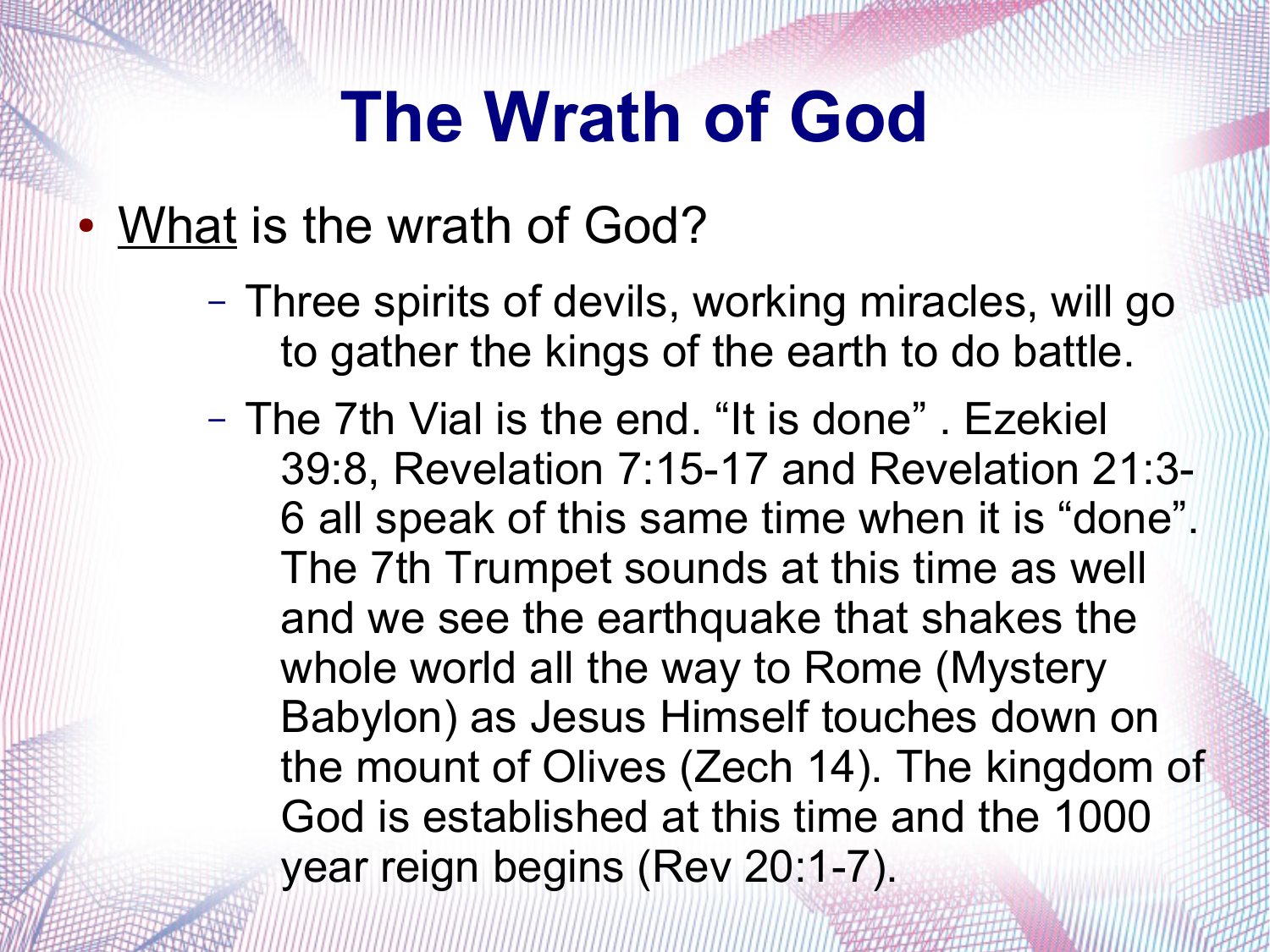- Other scriptures show us Gods wrath will be unleashed on the earth in several ways.
- The sun, moon and stars will be darkened.
- Rev 6:12, Zech 14, Joel, Matt 24:29, Mark 13:24-25
- There will be great hailstones that weigh as much as a couple hundred pounds!
- Rev 11:19, Rev 16:21, Ez 38:22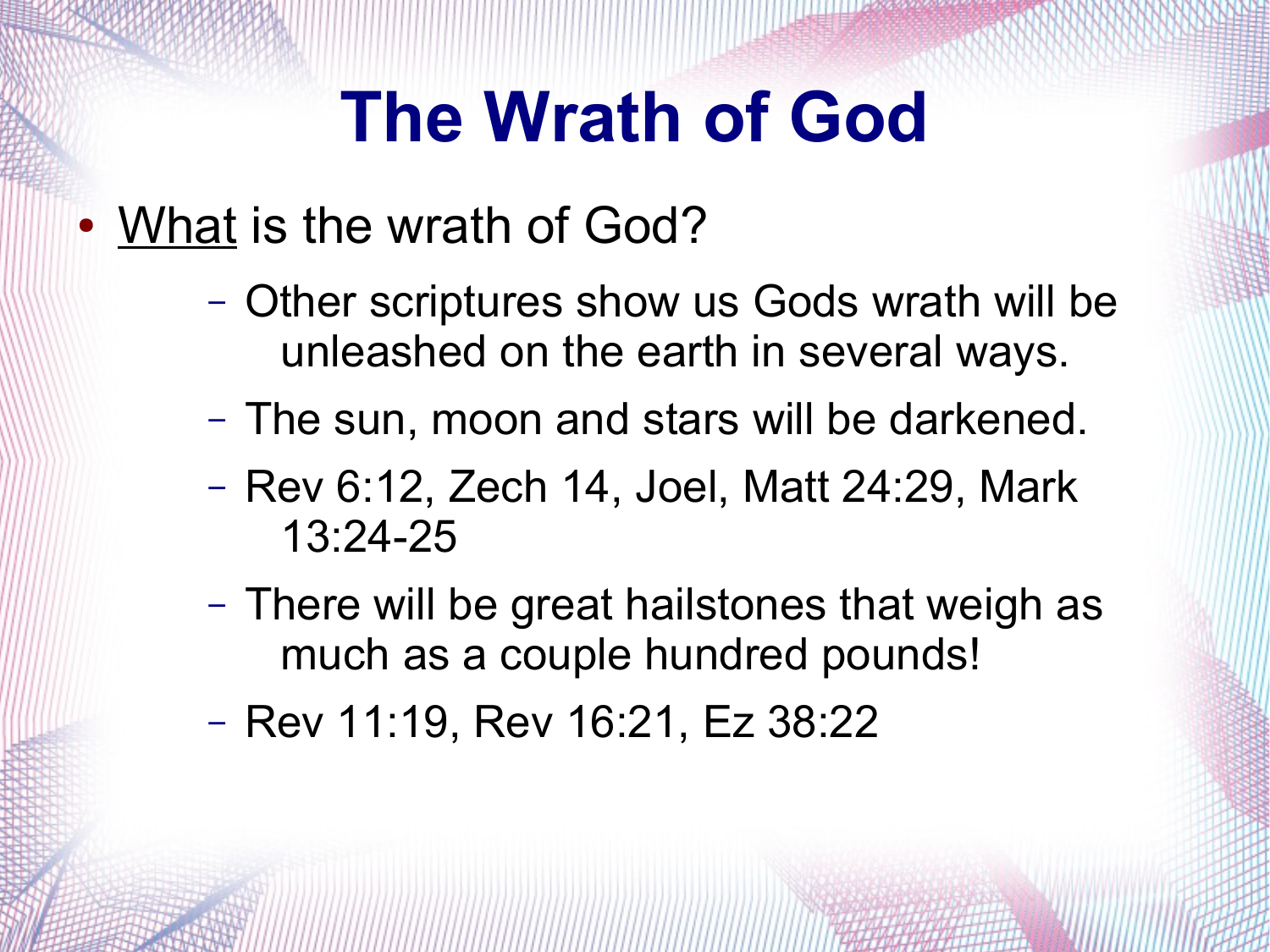- A very great earthquake, bigger than the earth has ever seen and will split the Mount of Olives and go all the way to Europe and destroy Mystery Babylon (I believe this is Rome).
- Zech 14, Joel, Rev 6:12, Rev 11:19, Ez 38:19- 20, Rev 16:18
- Mountains and islands moved out of their places (from the huge earthquake).
- Ez 38:19-20, Rev 16:20, Rev 6:14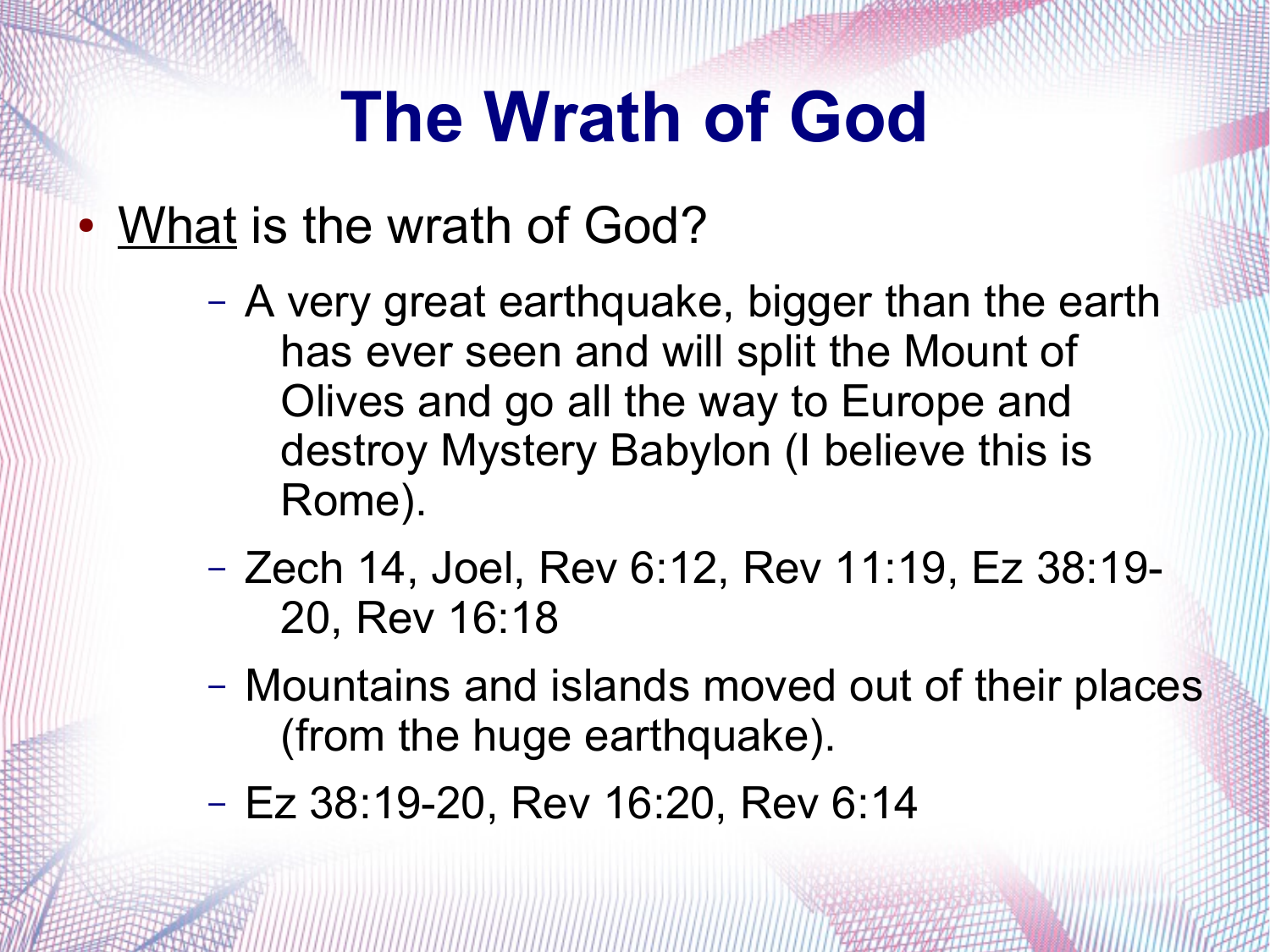- Voices, thunders and lightnings. Heavens shaken.
- Joel, Rev 6:14, Rev 11:19, Rev 16:18, Matt 24:29, Mark 13:25, Luke 17 and 21:26
- Men will be angry, blaspheming God, trembling in fear and hiding from Gods wrath.
- Joel, Rev 6:16, Rev 9:4, Rev 11:11-18, Matt 24:30, Luke 21:26, Rev 16:21, Ez 38:20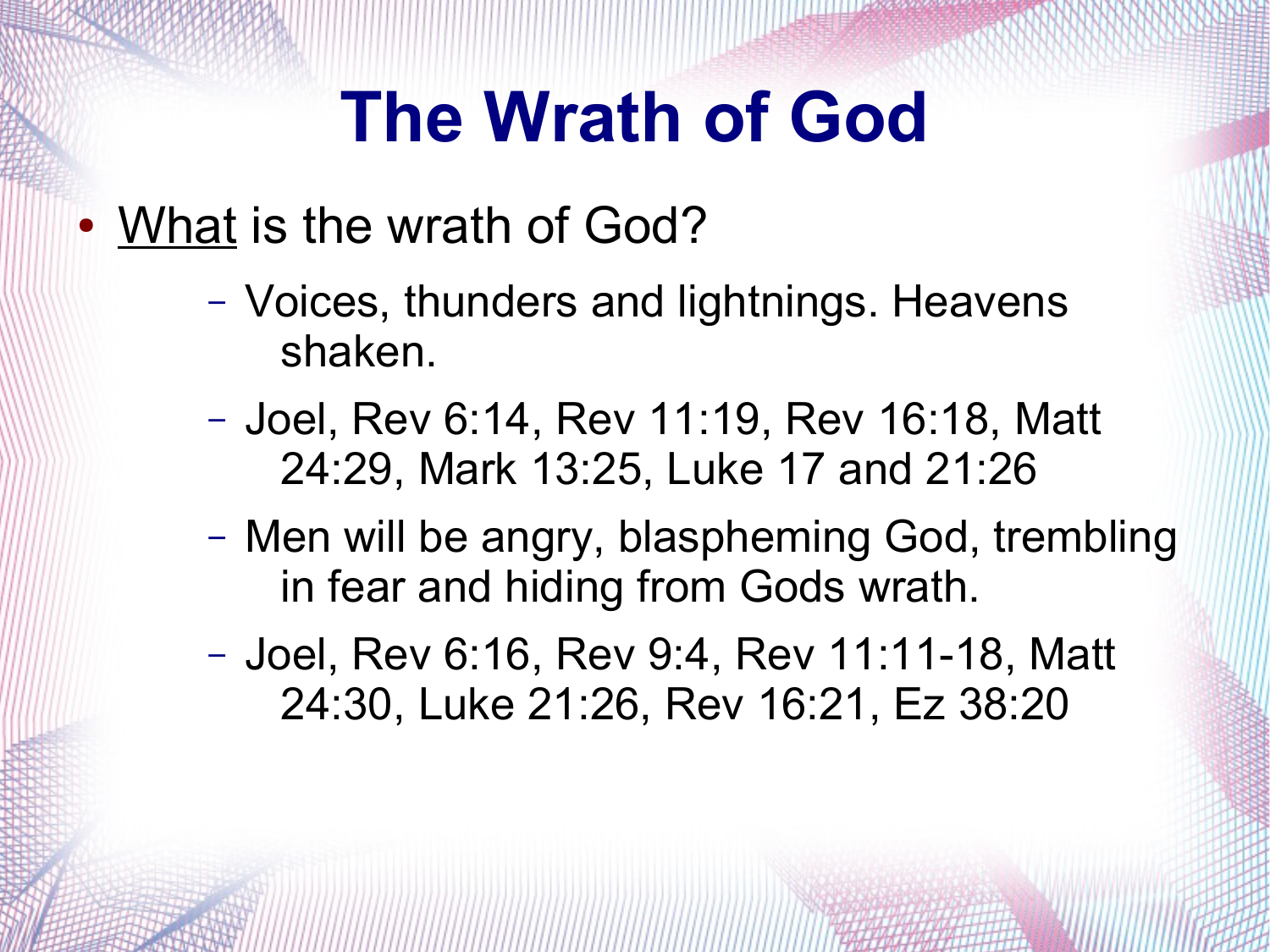- Revelation 6:17, 11:18, 14:9-10, 14:19, 15:1, 16:1, and 19:5 all speak of the wrath of God.
- In Revelation 6, 11, 14, 16 and 19 God's wrath is poured out, and in chapters 14 and 15 God's wrath is presented as a future event.
- Will the great day of God's wrath really be poured out 5 separate times?
- And why would John, the writer of Revelation, present God's wrath as a future event in the middle of the book if it had already been poured out in Rev 6 and 11?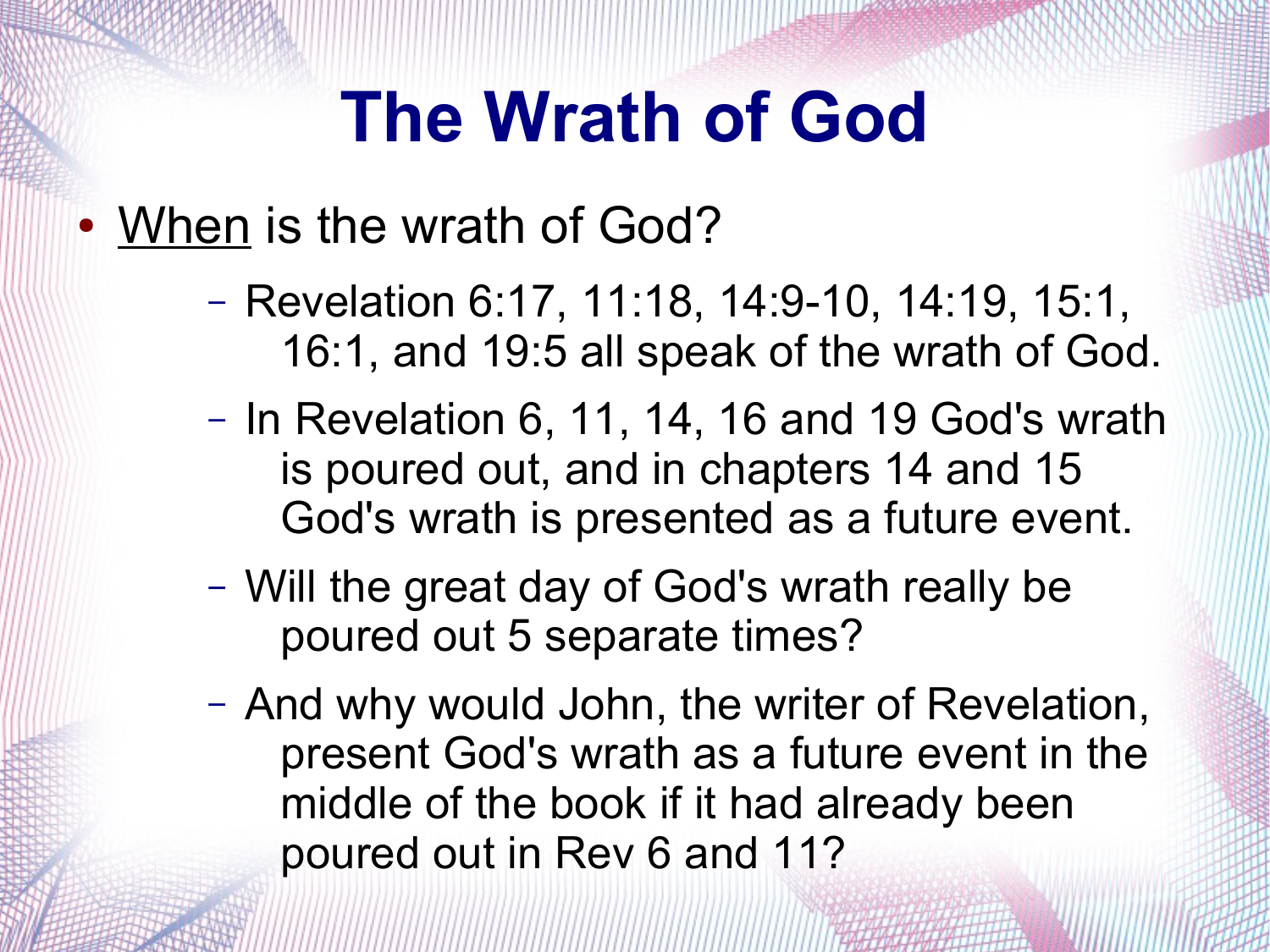### • We can't read Revelation as a sequential record of events!

#### **CHART A**

|                                                 | 6th Seal - Rev. 6:12-17               | 7th Trumpet -Rev.<br>$11:15-19$      | 7th Vial - Rev. 16:17-21                  | <b>Matthew 24:29</b>                        | <b>Ezekiel 38:18-22</b>                     |
|-------------------------------------------------|---------------------------------------|--------------------------------------|-------------------------------------------|---------------------------------------------|---------------------------------------------|
| <b>Earthquake</b>                               | Great earthquake                      | An earthquake                        | Great earthquake                          |                                             | An earthquake                               |
| <b>Sun Black</b>                                | Sun becomes black                     |                                      |                                           | Sun is darkened                             |                                             |
| <b>Moon Blood</b>                               | Moon became as blood                  |                                      |                                           | Moon shall not give her<br>light            |                                             |
| <b>Stars Fall</b>                               | Stars of heaven fall unto<br>learth   |                                      |                                           | Stars shall fall from<br>heaven             |                                             |
| <b>Mountains &amp; Islands</b>                  | Mountains and islands<br>were moved   |                                      | Islands fled away,<br>mountains not found |                                             | <b>Mountains thrown</b><br>down, walls fall |
| <b>God's Wrath</b>                              | The great day of His<br>wrath is come | Thy wrath is come                    | God's wrath                               |                                             | God's wrath                                 |
| <b>Great Voices</b>                             |                                       | Great voices in heaven               | Great voice from temple<br>lin heaven     |                                             |                                             |
| <b>Lightning, Voices and</b><br><b>Thunders</b> |                                       | Lightning, voices and<br>thunderings | Voices, thunders,<br>lightnings           | Powers of the heavens<br>shall be shaken    |                                             |
| <b>Great Hail</b>                               |                                       | <b>Great hail</b>                    | <b>Great hail</b>                         |                                             | <b>Great hailstones</b>                     |
|                                                 |                                       |                                      | <b>Battle of Armageddon</b>               | Immediately after the<br><b>Tribulation</b> | Battle of Gog and<br>Magog                  |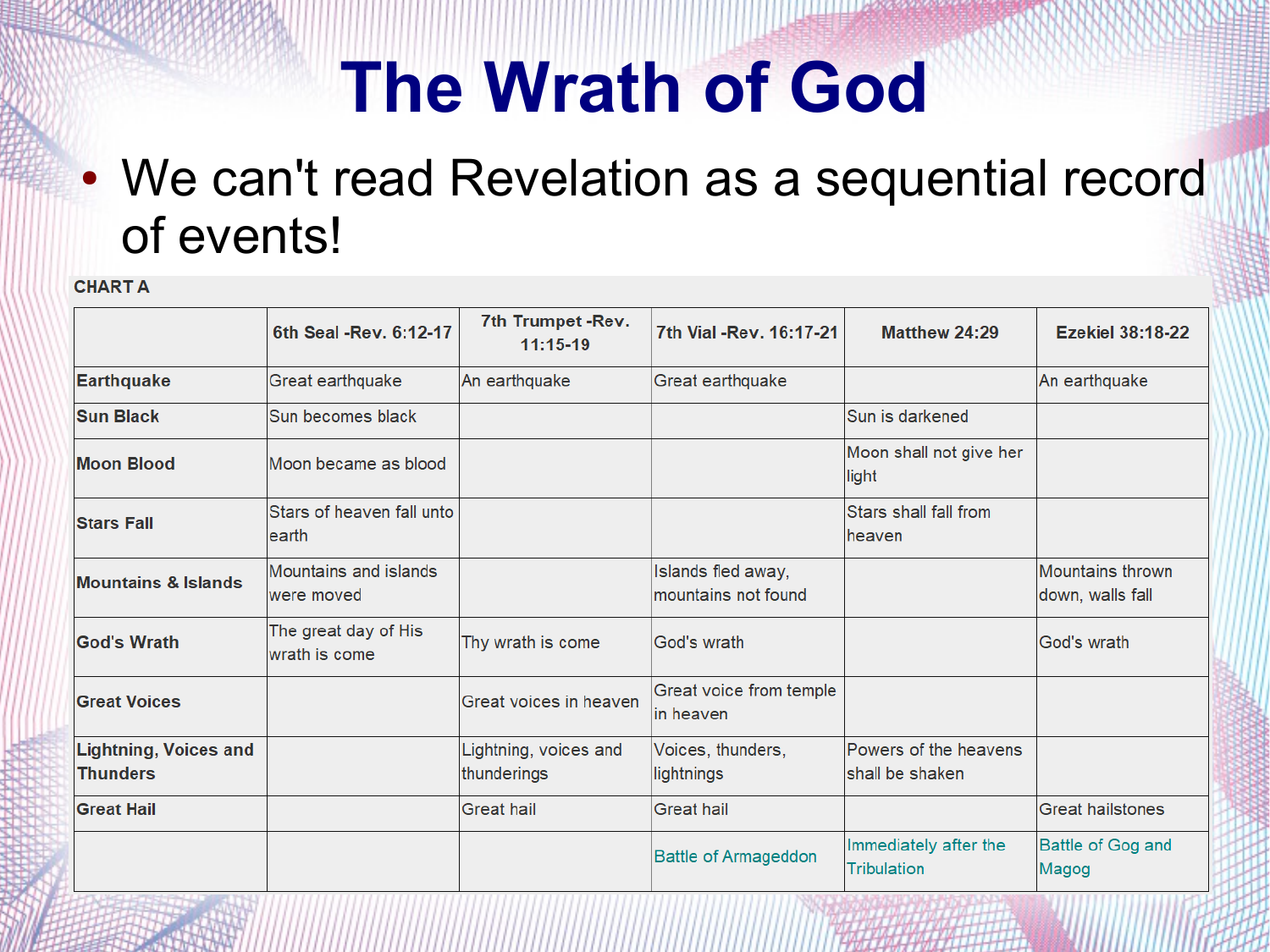- When is the wrath of God?
	- Daniel 11 and 12 show the Antichrist's reign and specifically states that there will be 1290 days (3.53 years) from the time of the Abomination of Desolation until the "end of these things".
	- Another specifically stating that there will be "a time (one year), times (two years) and an half (half a year)" (3.5 years) till all things shall be finished.
	- There will be a time of trouble (Dan 12:1) such as never was (the great tribulation)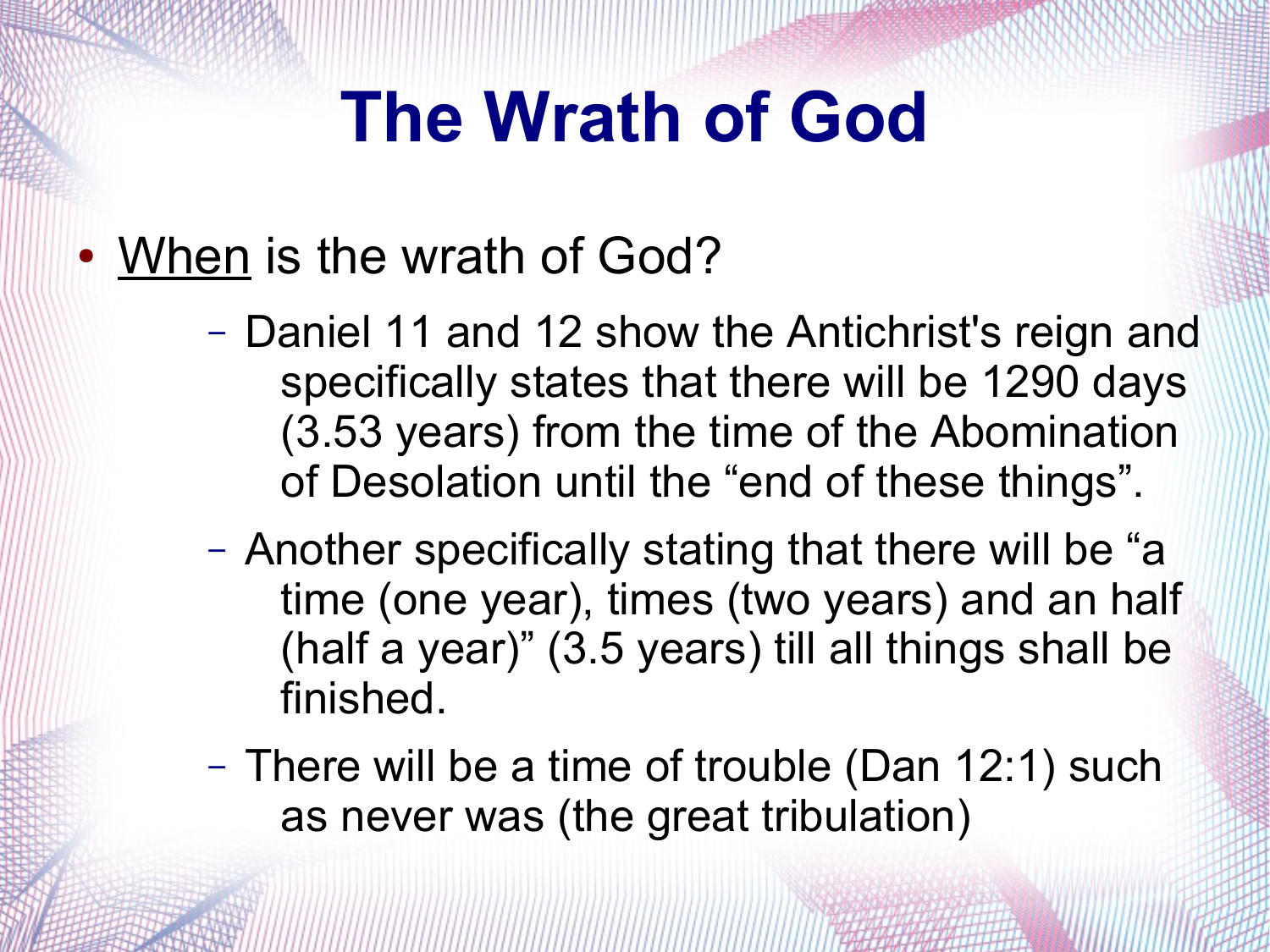- When is the wrath of God?
	- The people that know God will be strong (Dan 11:32)
	- Some of those shall fall (Dan 11:35), but the wise shall understand while the wicked will not (Dan 12:10).
	- Blessed is he who waits until 1335 days (Dan 12:12).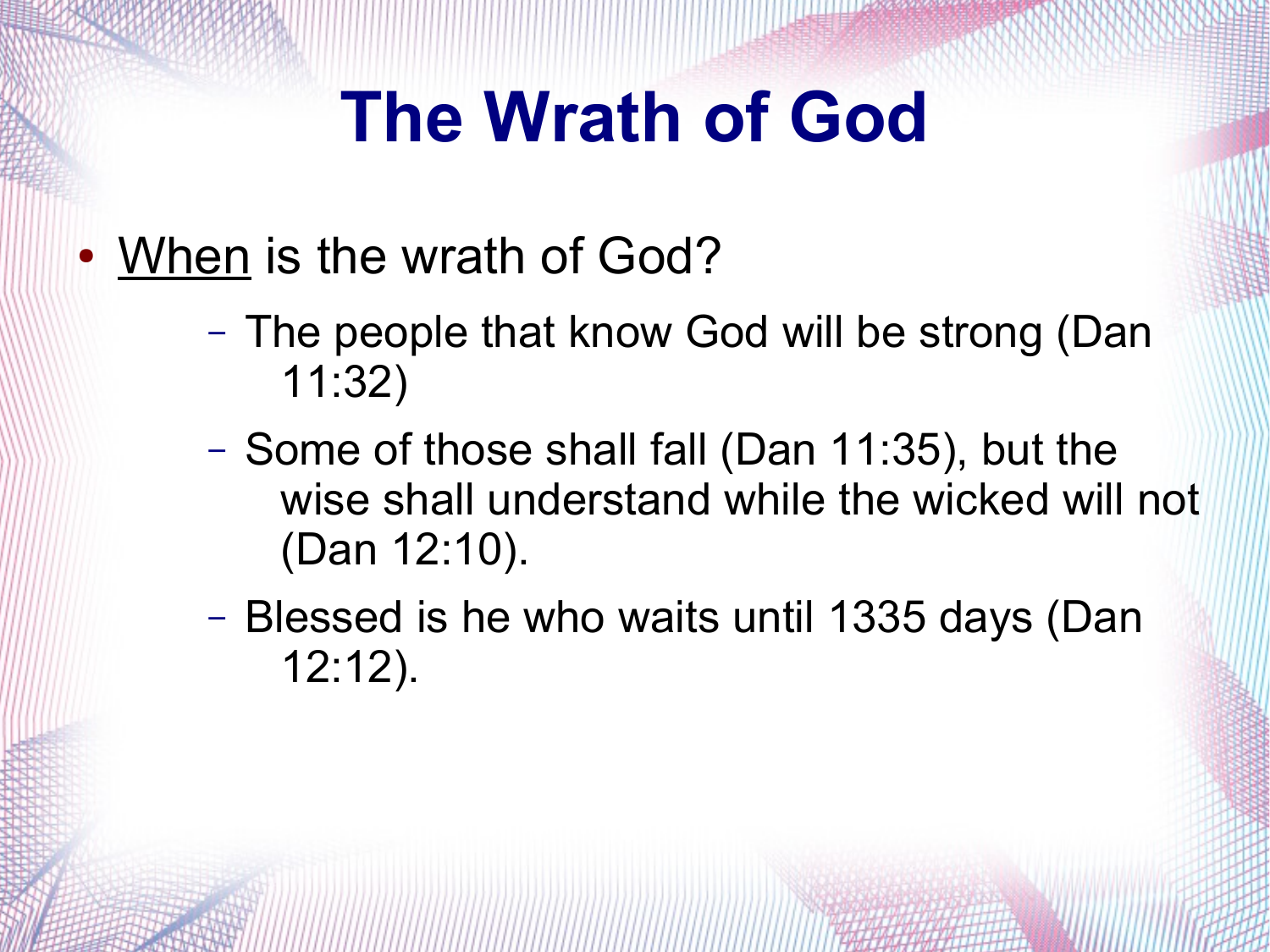- When is the wrath of God?
	- When we look at all the scriptures describing this period of time, we see that the 3.5 years will be the time of the wrath of Satan, and the last 45 or 75 days will be the wrath of God (the 7 Vials), sometime between the 1260th day and the 1335th day.
	- In Revelation 13:5 we see that power is given to the Antichrist for 42 months (3.5 years).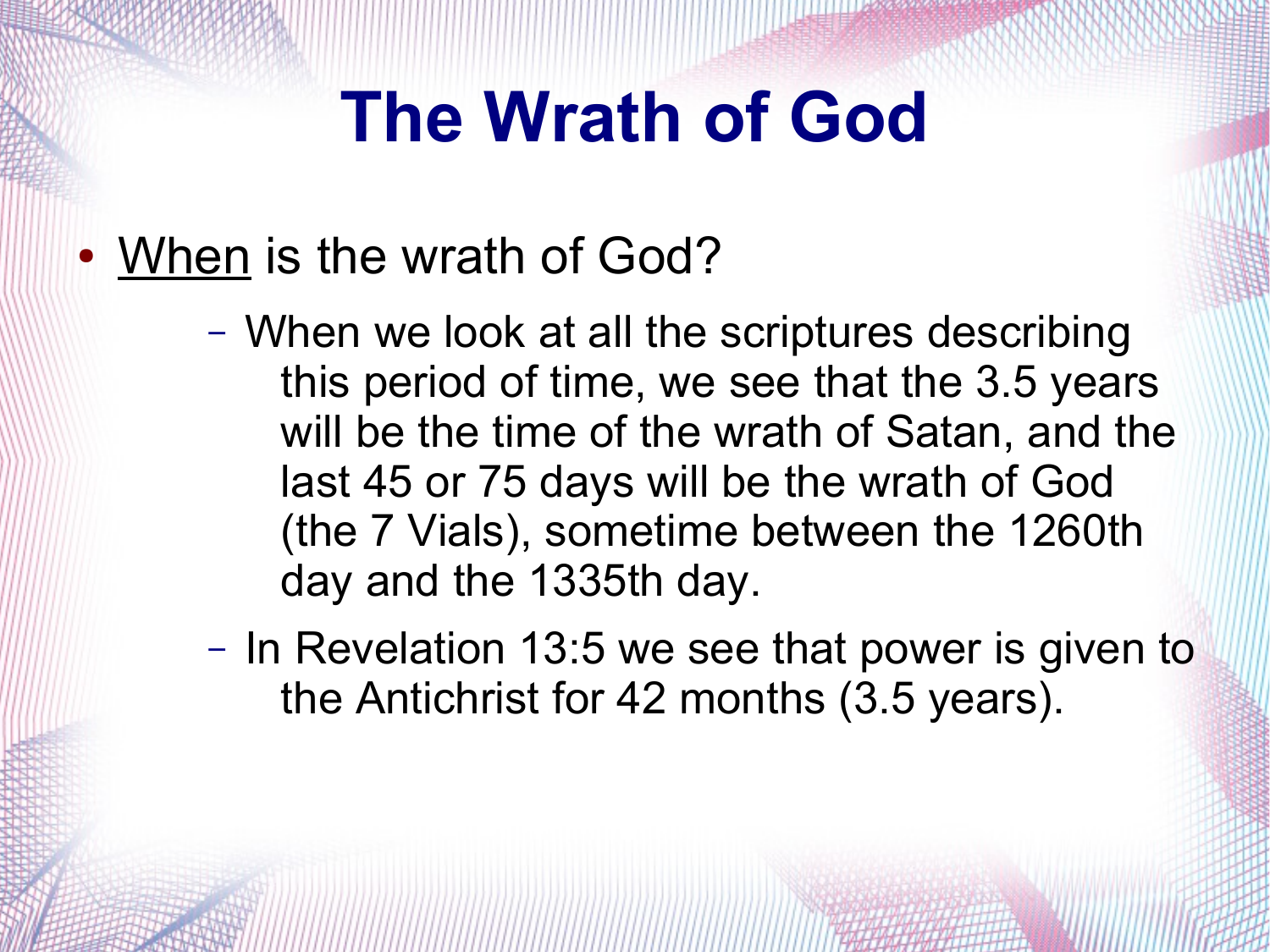- When is the wrath of God?
	- In Revelation 12 we see that the devil will be cast to earth, having great wrath because he knows his time is short, and that it will be for a time, times and half a time in v.14, or 3.5 years.
	- This "time of trouble" that will last 3.5 years, is the time of the wrath of Satan.
	- The Vials, which are the wrath of God, will be poured out in the last 75 days, between the 1260th and 1335th days, possibly just in the last 45 days.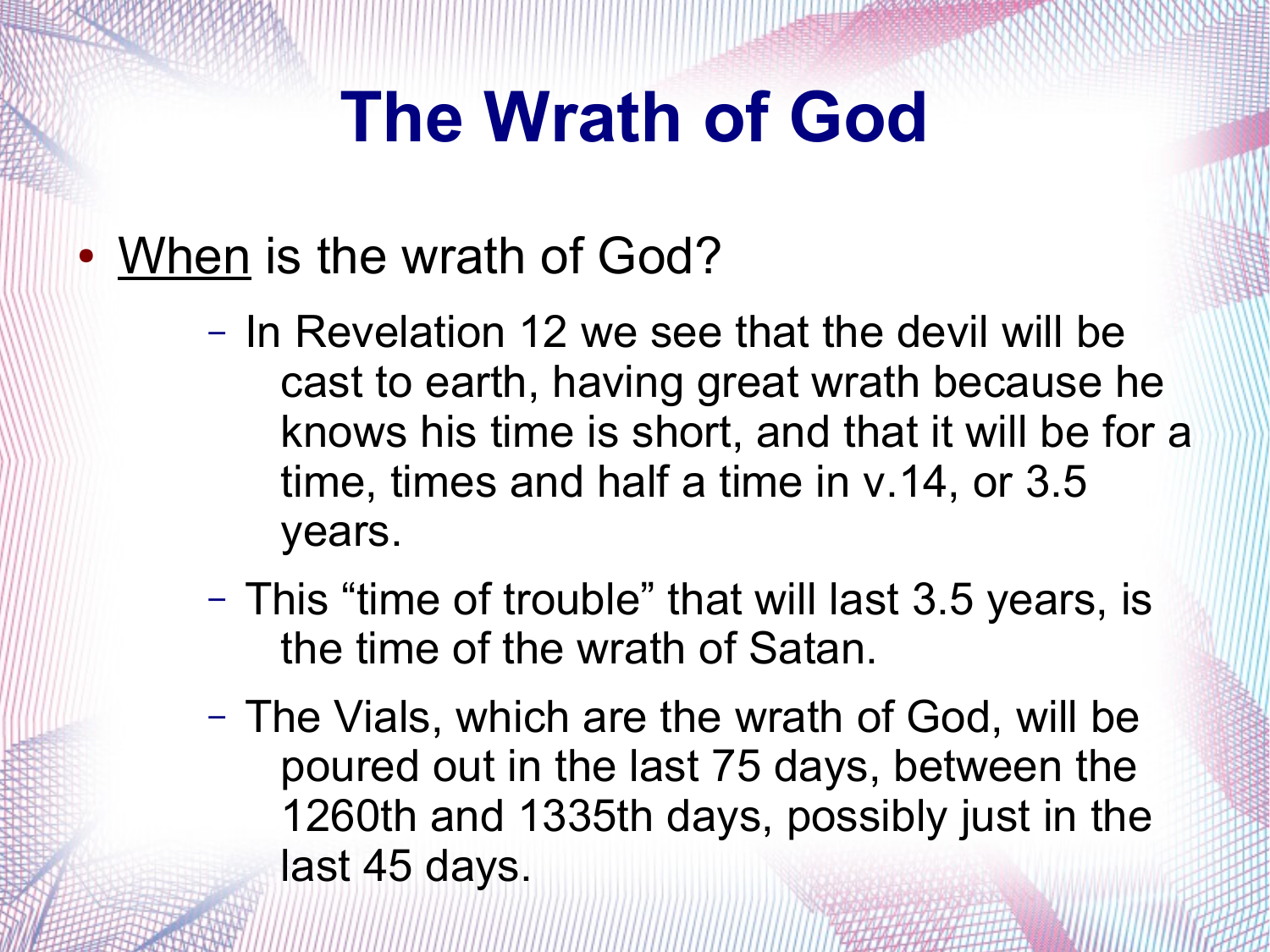- When is the wrath of God?
	- The 3.5 years of great tribulation will be for the saints of God, not the world as a whole (Luke 17:26-30, 1 Thess 5:1-4, Rev 7:9-14).
	- Matthew 24:15-21 shows us that when we see this abomination of desolation that then there shall be great tribulation, and then (Matt 24:29) immediately after the tribulation we will see the sixth seal and the seventh trumpet and we will be gathered to the Lord at that time.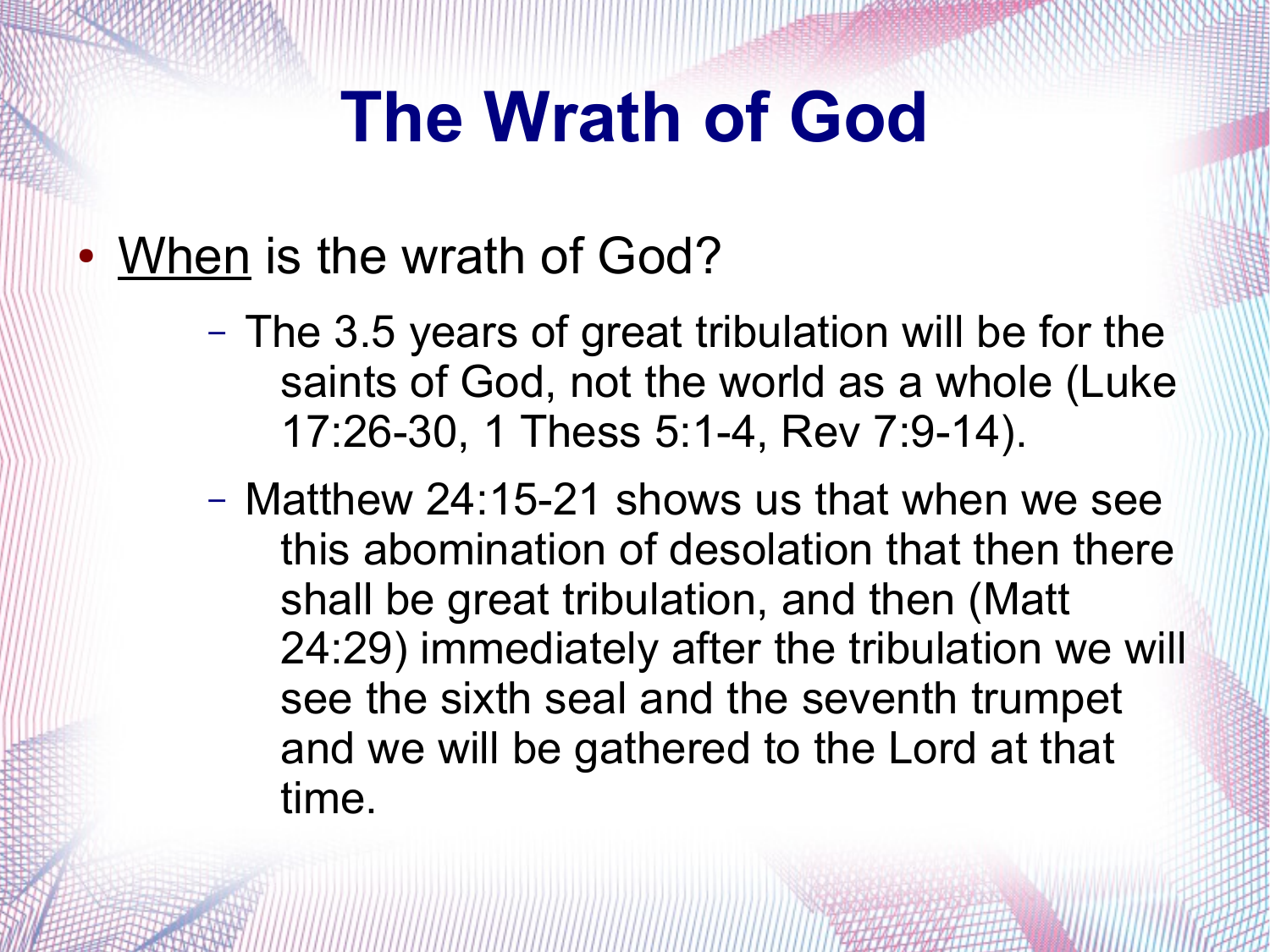- When is the wrath of God?
	- This begins the pouring of the vials. The saints will NOT be here for the vials (the wrath of God)(1 Thess 1:10 and Rom 5:9).
	- The wrath of God will be to "destroy them which destroy the earth" (Rev 11:18).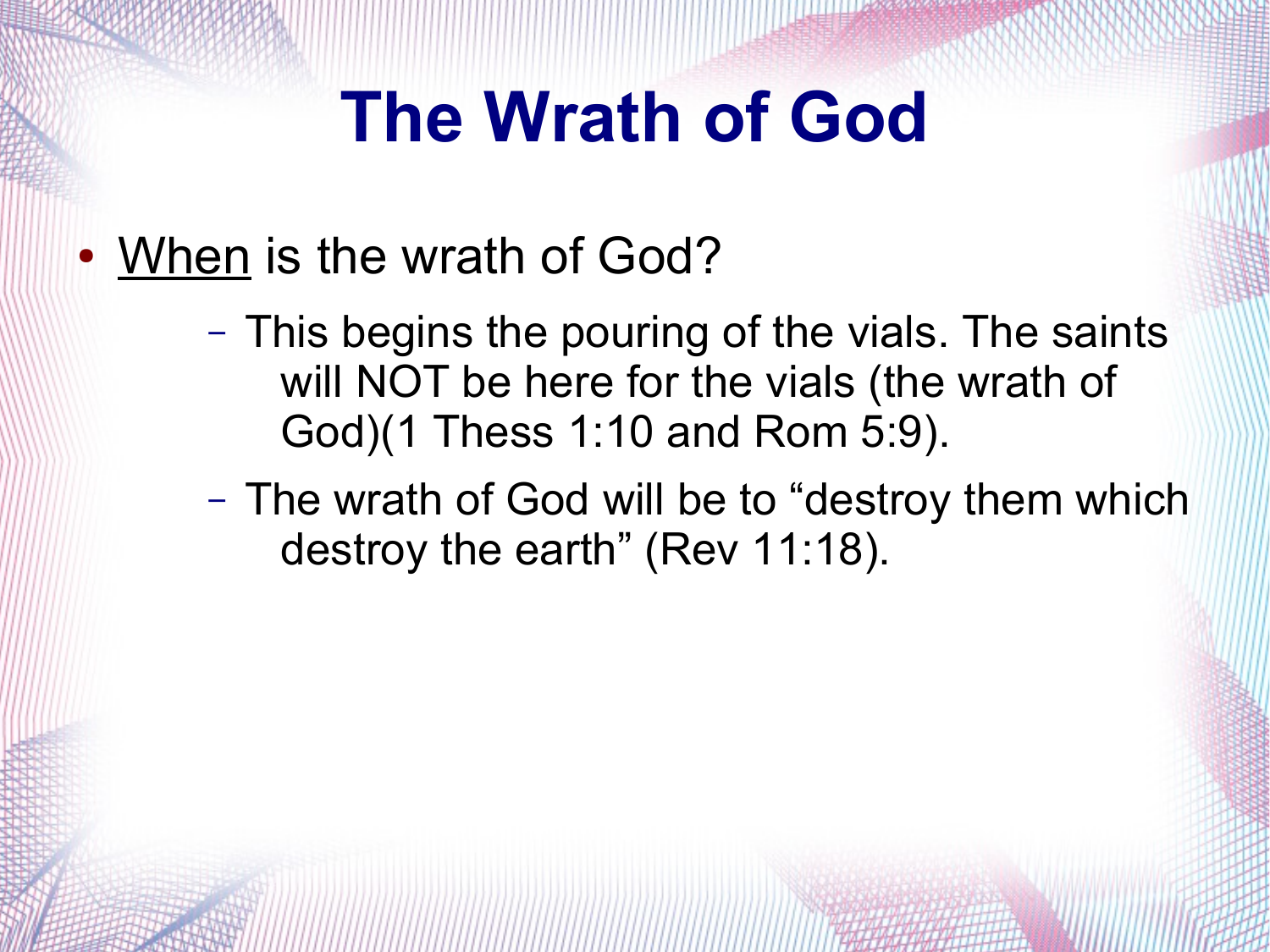- When is the wrath of God?
- If we compare scripture where God returns:
- Rev 11:14-19 (7th trumpet); Rev 6:12-17 (6th seal); Rev 16:17-21 (7th vial)
	- The coming of the Lord will be a very big and calamitous event.
	- Wrath of God, great shaking or earthquake, etc.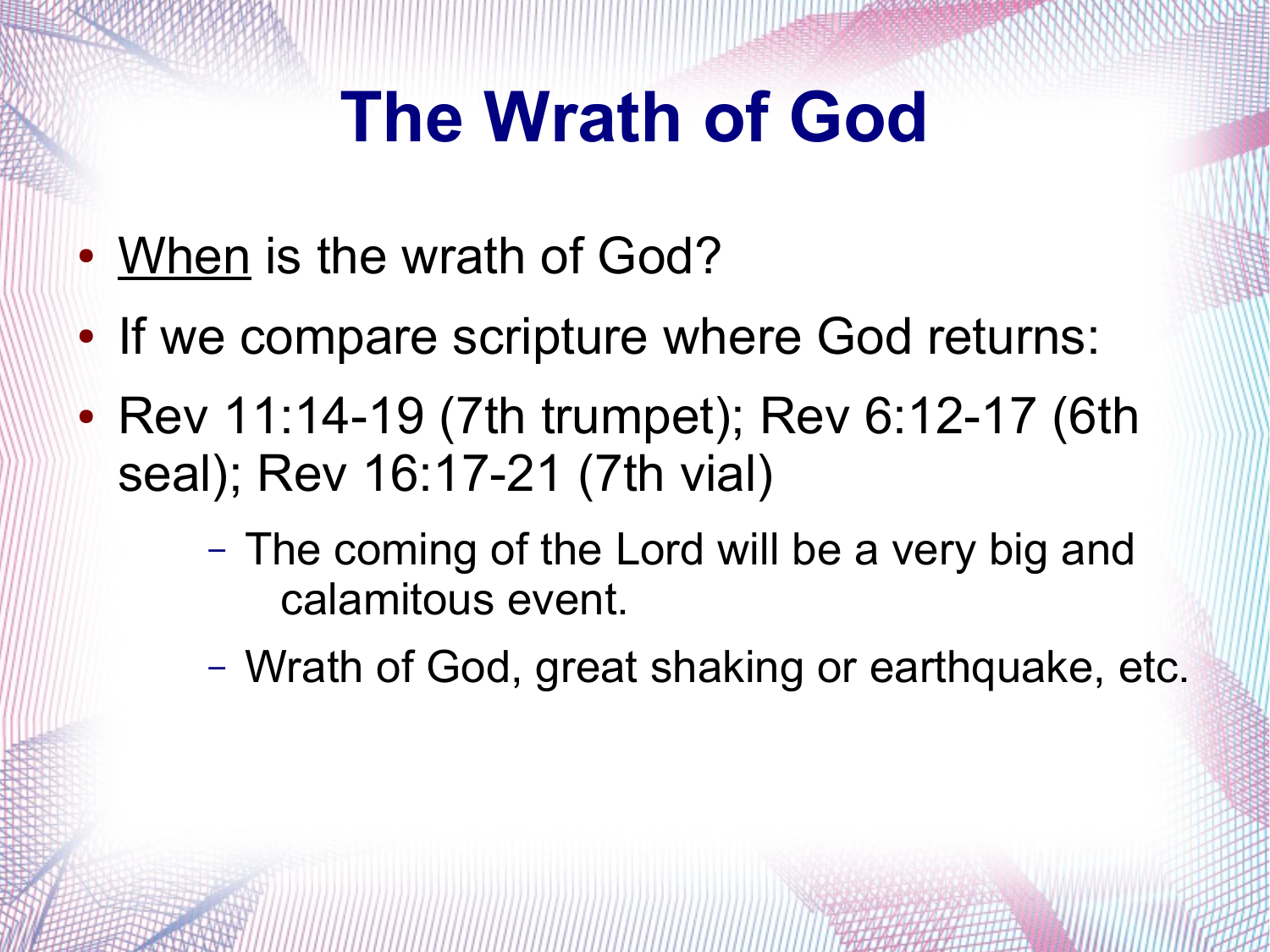- When is the wrath of God?
- Daniel 2, 7, 8, 11, 12
	- 2:34-35 The last world dominating power is the iron mingled with clay and will be in power when Jesus returns.
	- 7:8-12 The four kings will be on the earth when Jesus returns.
	- 8:25 The Antichrist will cause craft to prosper, by peace will destroy many of Gods people, will stand up to Christ when He returns, but shall be broken without hand.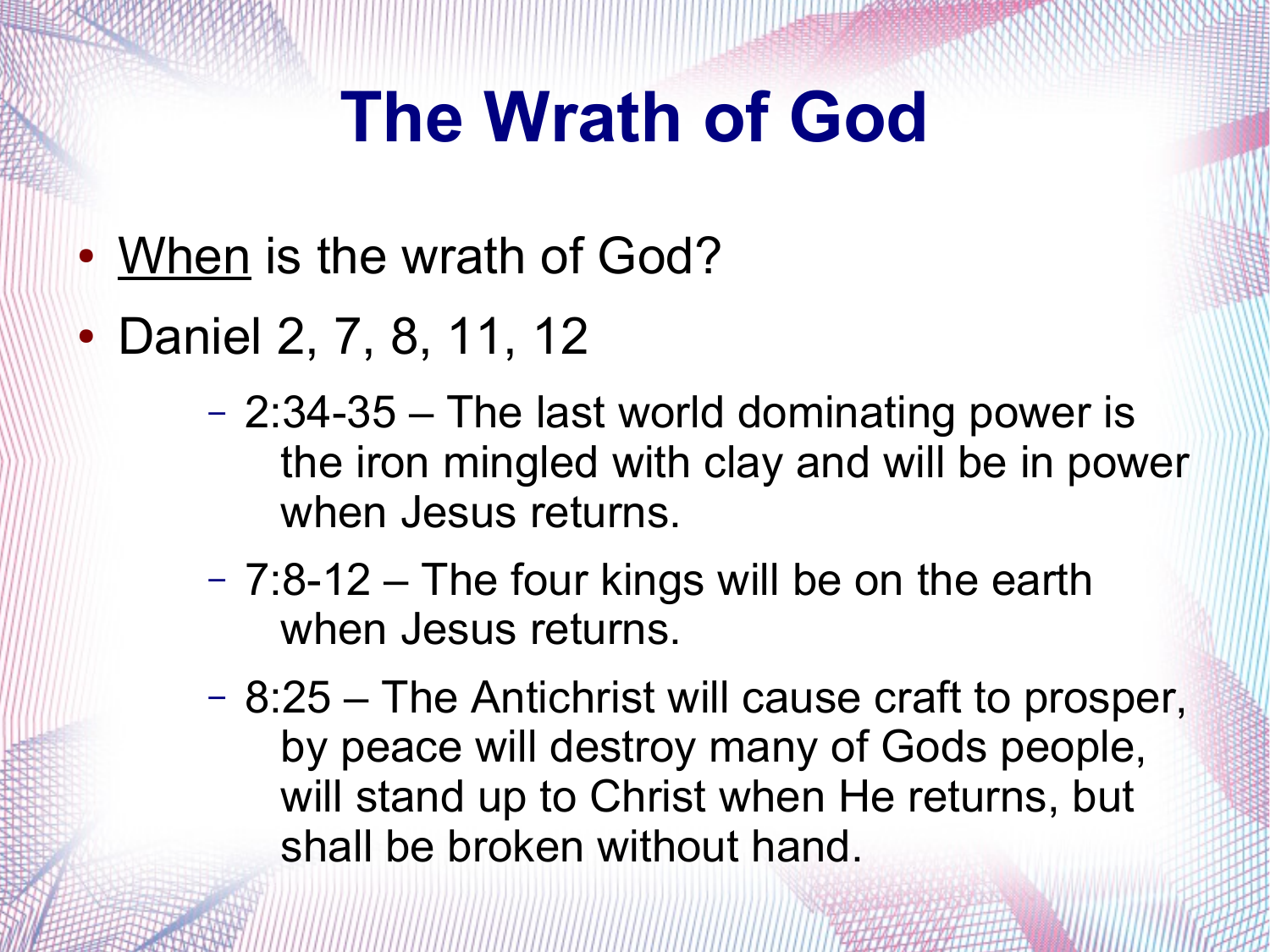- When is the wrath of God?
- Daniel 2, 7, 8, 11, 12
	- 11:21 through 12:1 The antichrist will establish himself but shall come to his end, and at that time there will be a time of trouble such as never was, and at that time the people of God will be delivered.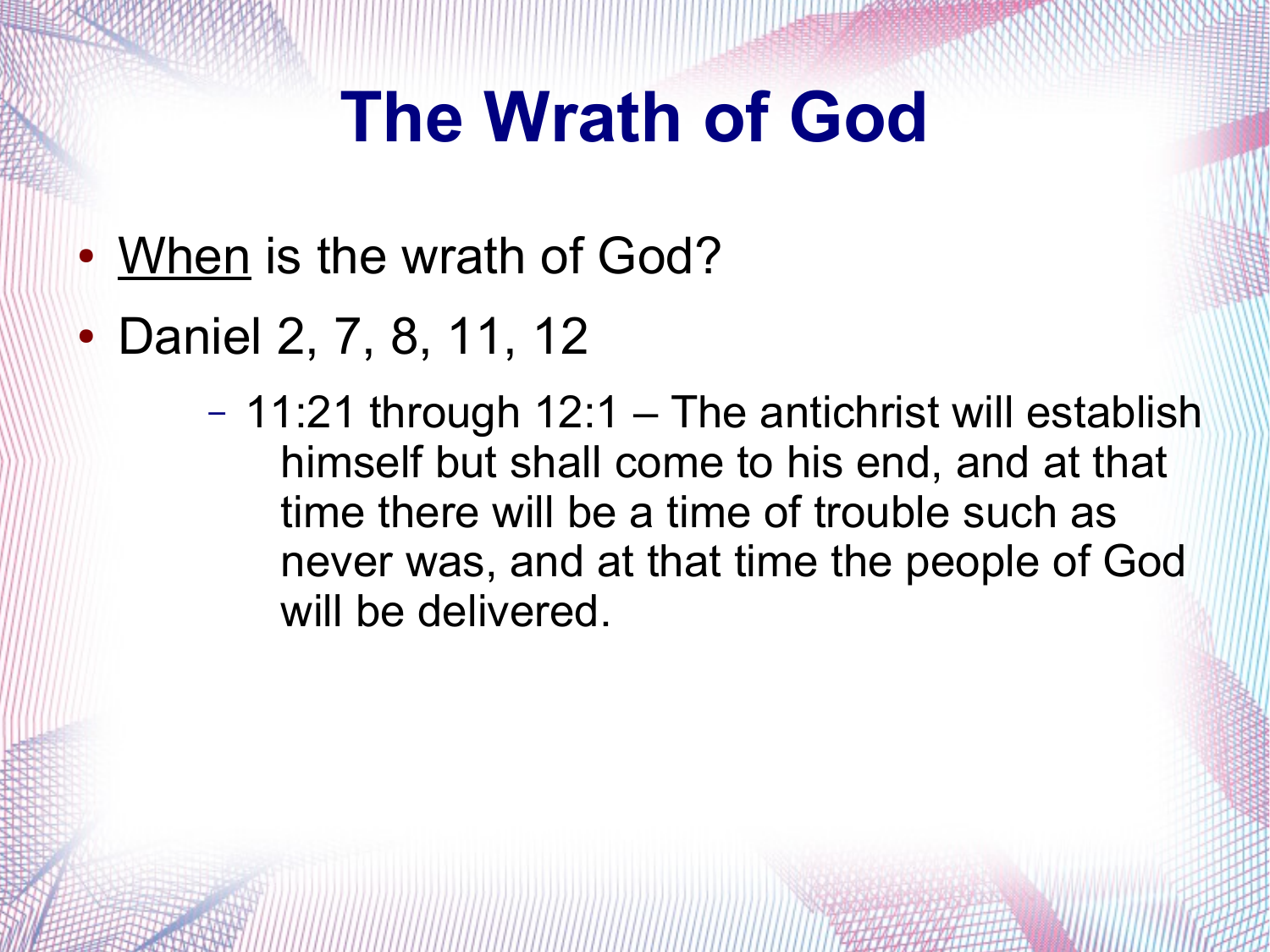- When is the wrath of God?
- Matthew 24:30, Mark 13, Luke 17:24
	- Immediately after the tribulation.
	- Sun, moon, stars darkened.
	- Wrath of God, great shaking or earthquake, etc.
	- Jesus will come with power and glory as the lightning comes from the east to the west. The whole world will see him.
	- The angels will be sent with the sound of the trumpet and gather His elect.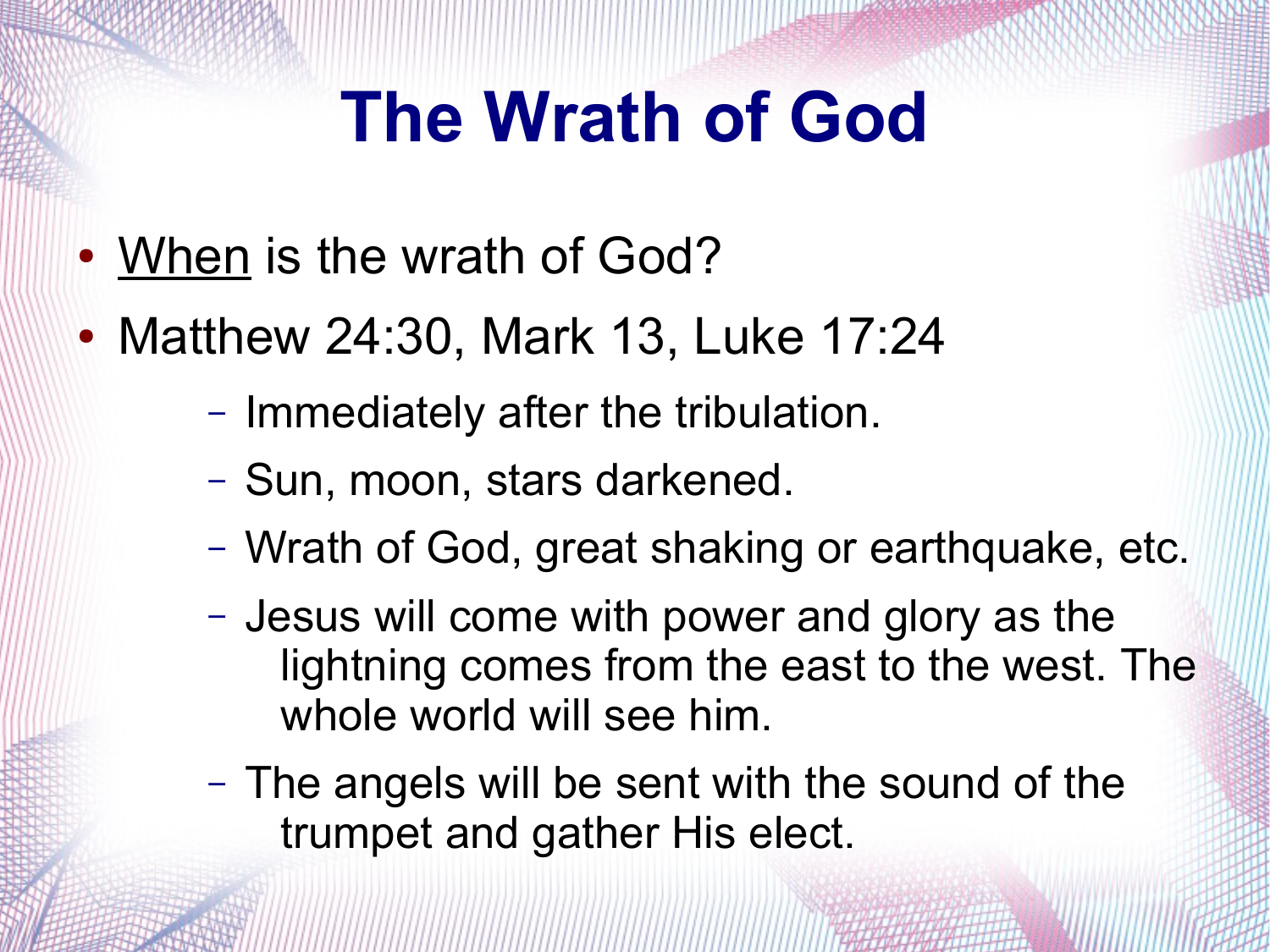- When is the wrath of God?
- 2 Thess 2:1-8
	- The coming of the Lord and our gathering to Him will not come until the Antichrist is revealed by the Abomination of Desolation.
	- The Lord will consume him with a word.
	- His coming will be bright.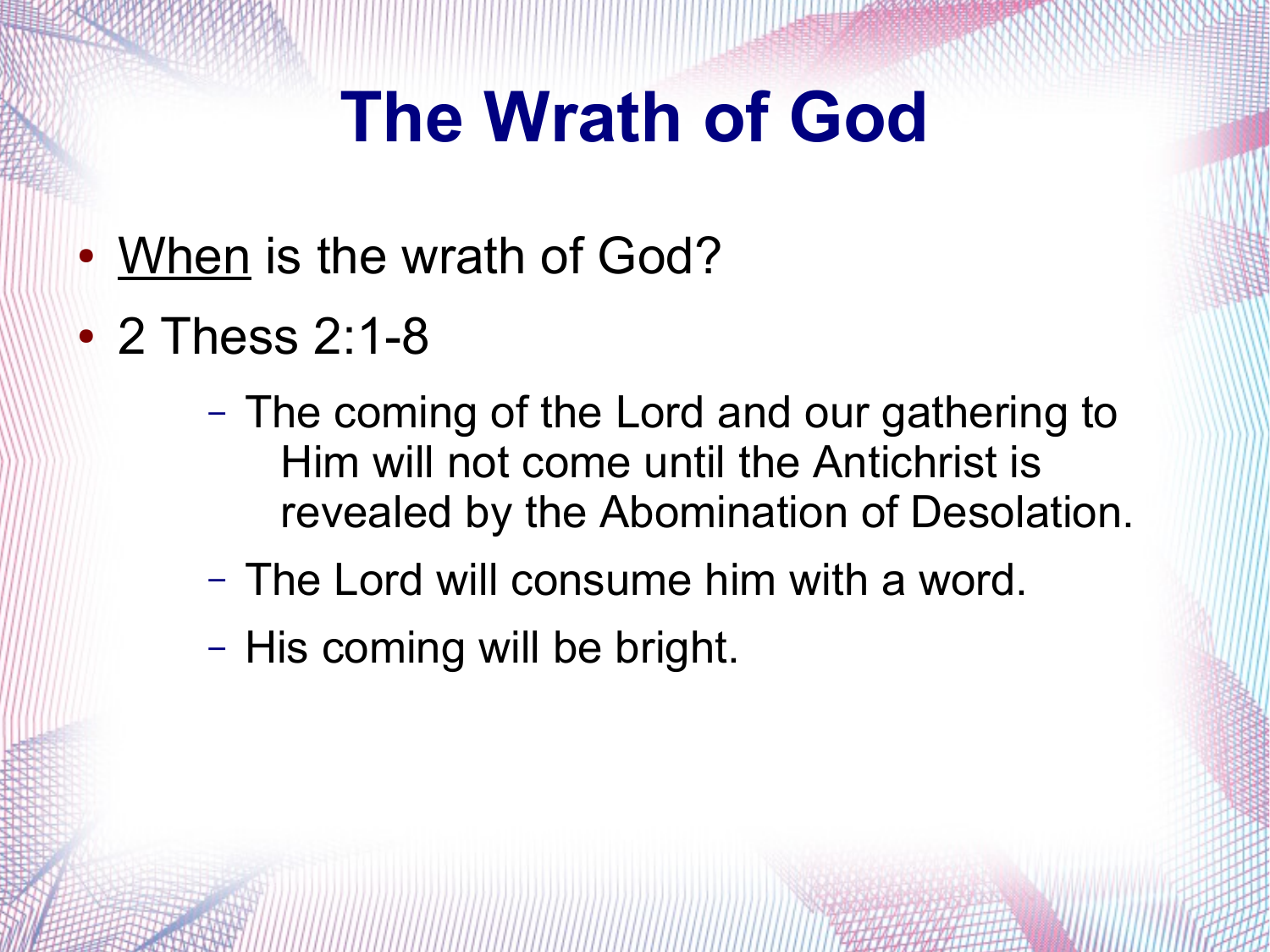- When is the wrath of God?
- 1 Thess  $4:16-17$ 
	- Descends with a shout.
	- Will catch up the elect to meet Him in the clouds.
- Revelation 1:7
	- He comes with clouds.
	- Every eye shall see him.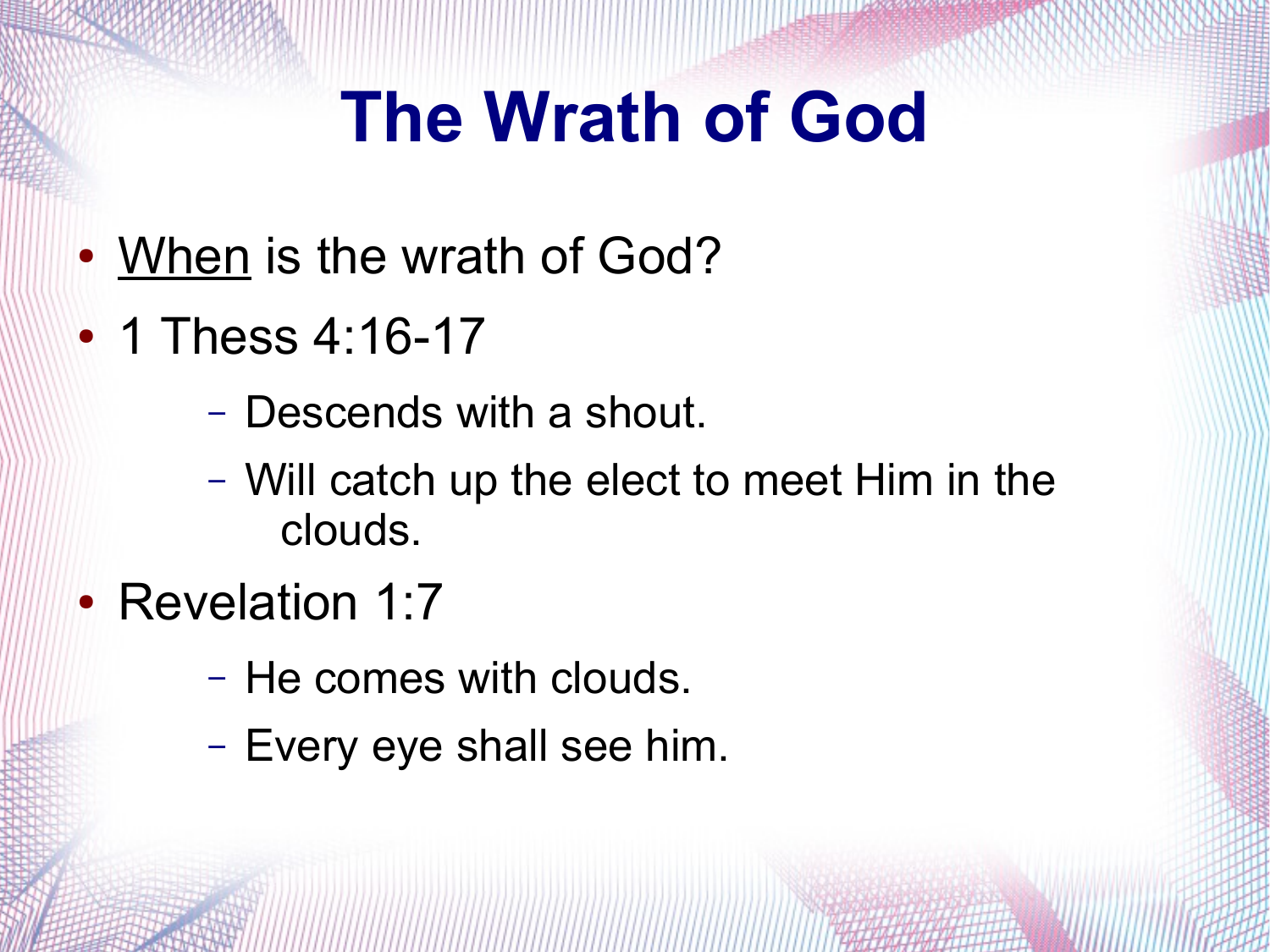- When is the wrath of God?
- Rev  $19:11-16$ 
	- Marriage supper of the Lamb.
	- Battle of Armageddon.
	- Jesus treads the wine press of the wrath of God as depicted also in Rev 14:20.
	- The Antichrist and the False Prophet are cast into the lake of fire.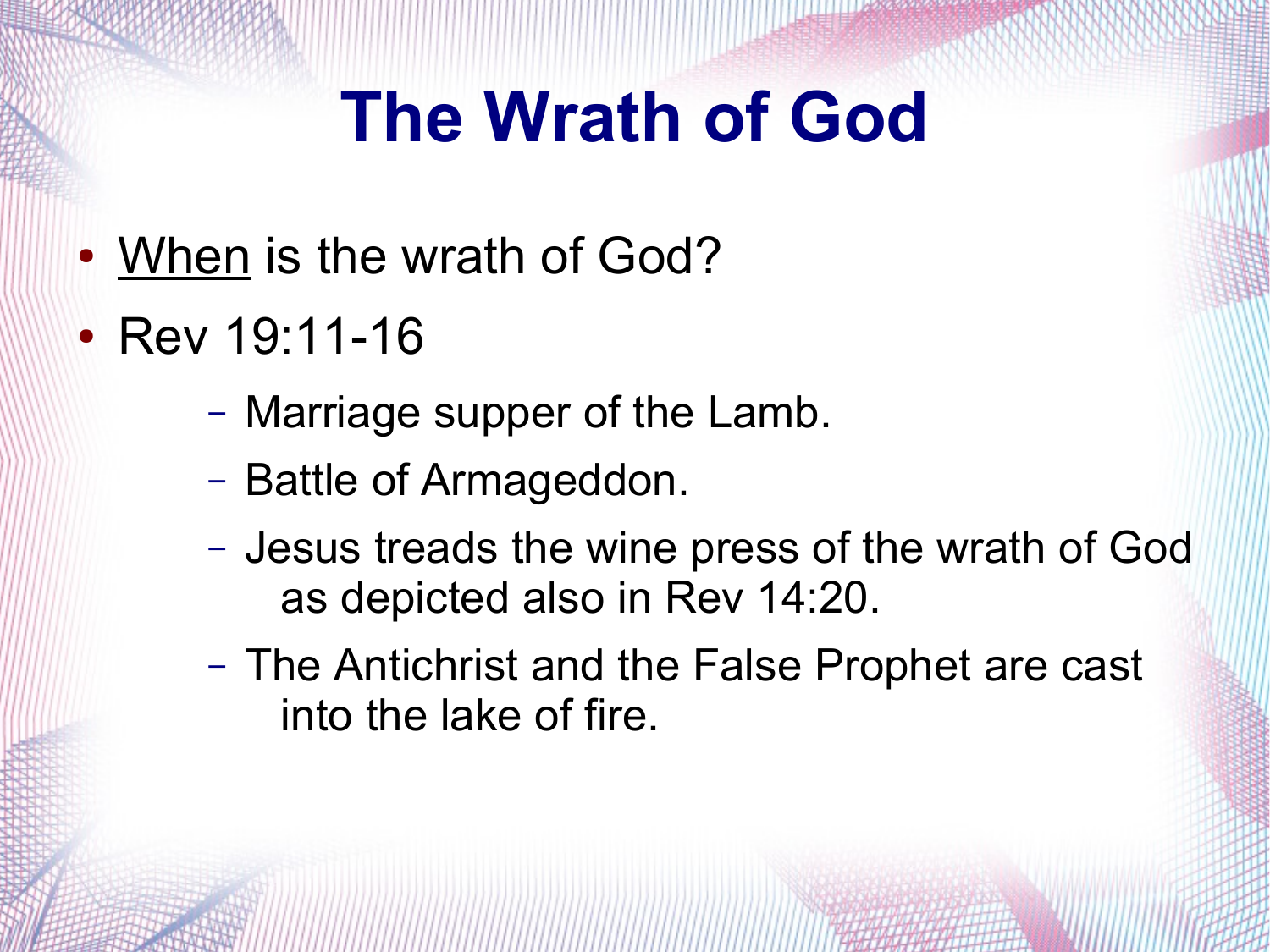- When is the wrath of God?
- 1 Thess 5:1-4, Luke 17:24-30
	- Lord will come as a thief in the night, but only to those in darkness.
	- They (those who are in darkness) will say, "Peace and safety", and then sudden destruction will come upon them.
	- Peace and Safety is the motto of the New World Order and the UN agenda.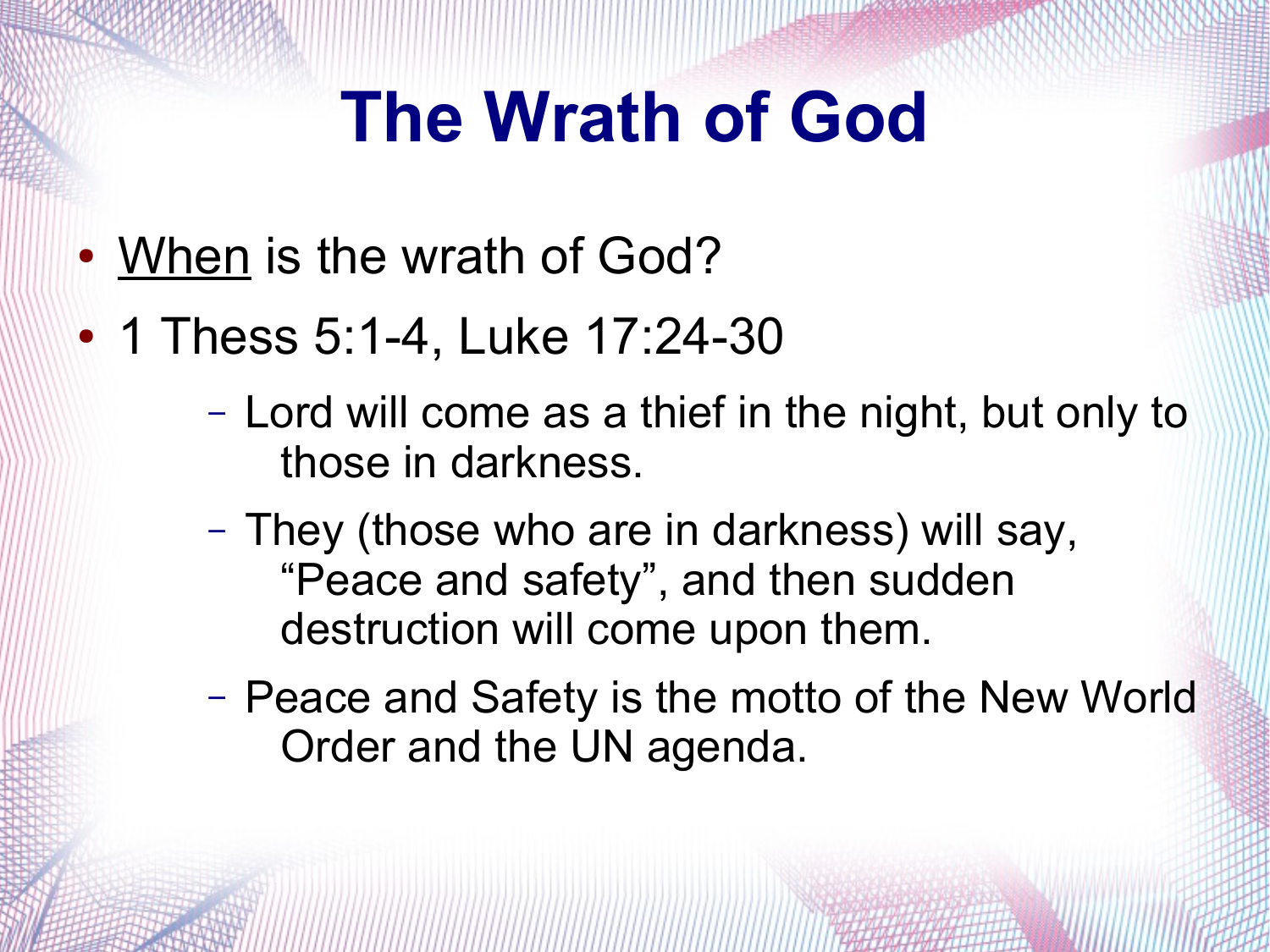- When is the wrath of God?
- **Zech 14** 
	- Mount of Olives will cleave in half.
	- Lord will come with all saints.
	- All nations gathered against Jerusalem (Battle of Armageddon).
	- The Lord shall fight against the nations (Battle of Armageddon).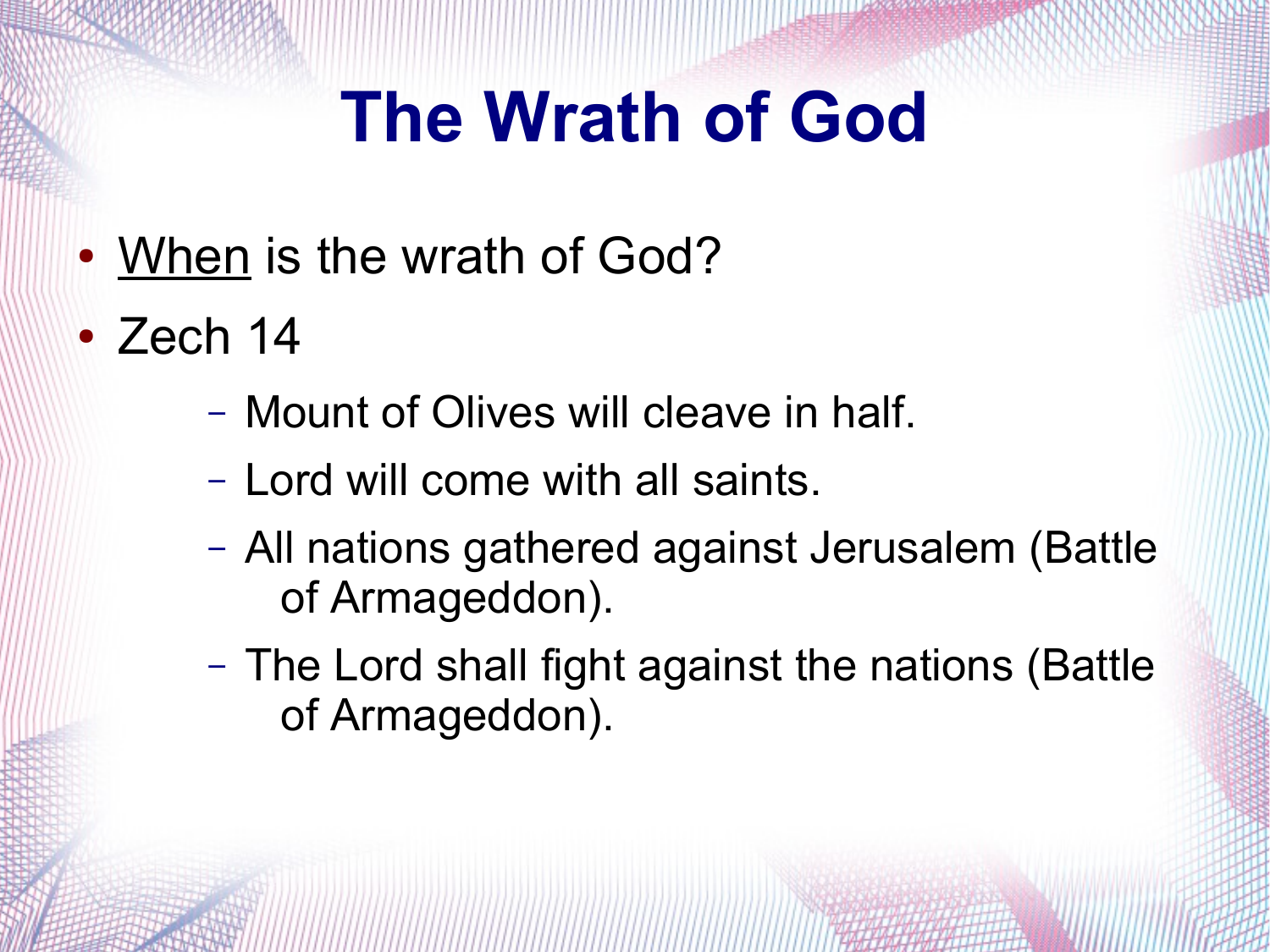- When is the wrath of God?
- Joel
	- The Lord shall roar out of Zion.
	- Harvest is ripe, day of Lord at hand.
	- Wrath of God, great shaking or earthquake, etc.
	- All nations gathered in valley of Jehoshaphat to war (Battle of Armageddon).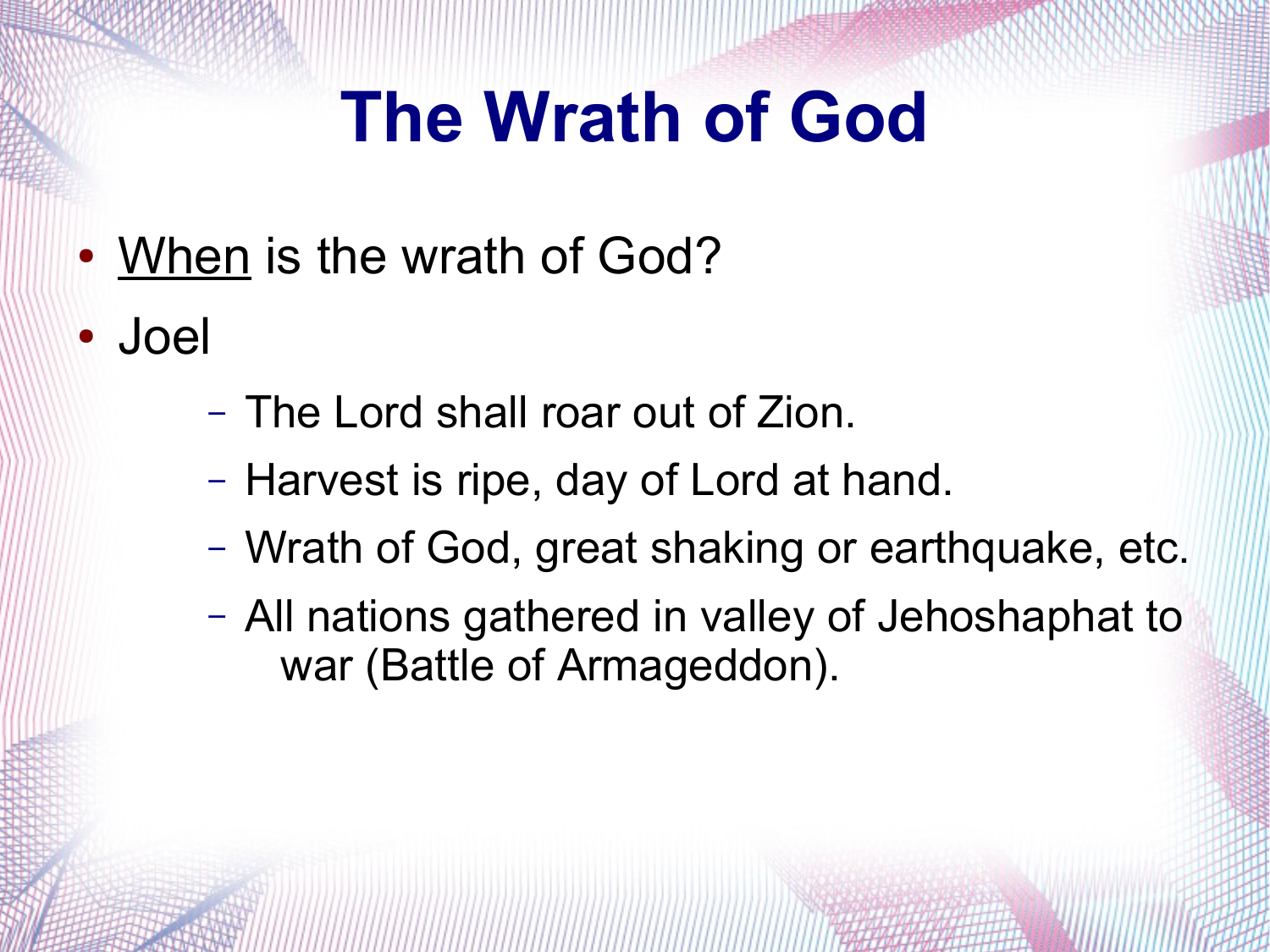- When is the wrath of God?
- $\cdot$  Ez 38 39
	- Verses 38:15-16; The Lord will bring the nations against Israel as a cloud to cover the land (Battle of Armageddon).
	- This is the day of the Lord.
	- Wrath of God, great shaking or earthquake, etc.
- Info on Gog and Magog:
	- http://www.bibleprophecyandtruth.com/eNewsL etters/eNewsLettersArchive? vall=gogAndMagogWar082317.html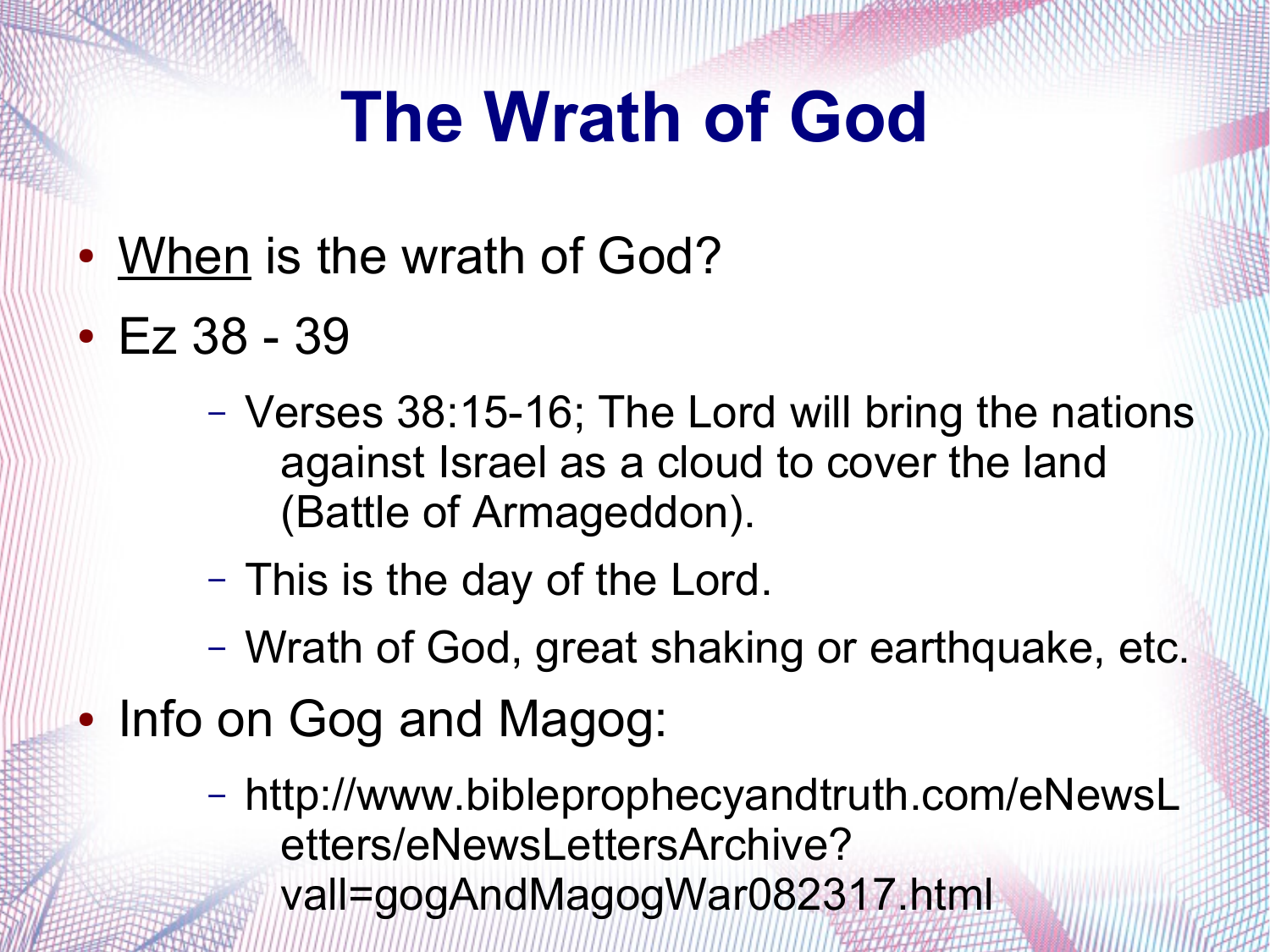- When is the wrath of God?
- All of these scriptures tell us the same things:
	- When the Lord returns it will be as the lighting flashes across the sky. It will be with a shout, with the sound of the trumpet, with power and glory. Every eye shall see Him.
	- It will be a surprise to the world as the Antichrist is ruling a one world government and proclaiming peace and safety, then the Lord will come.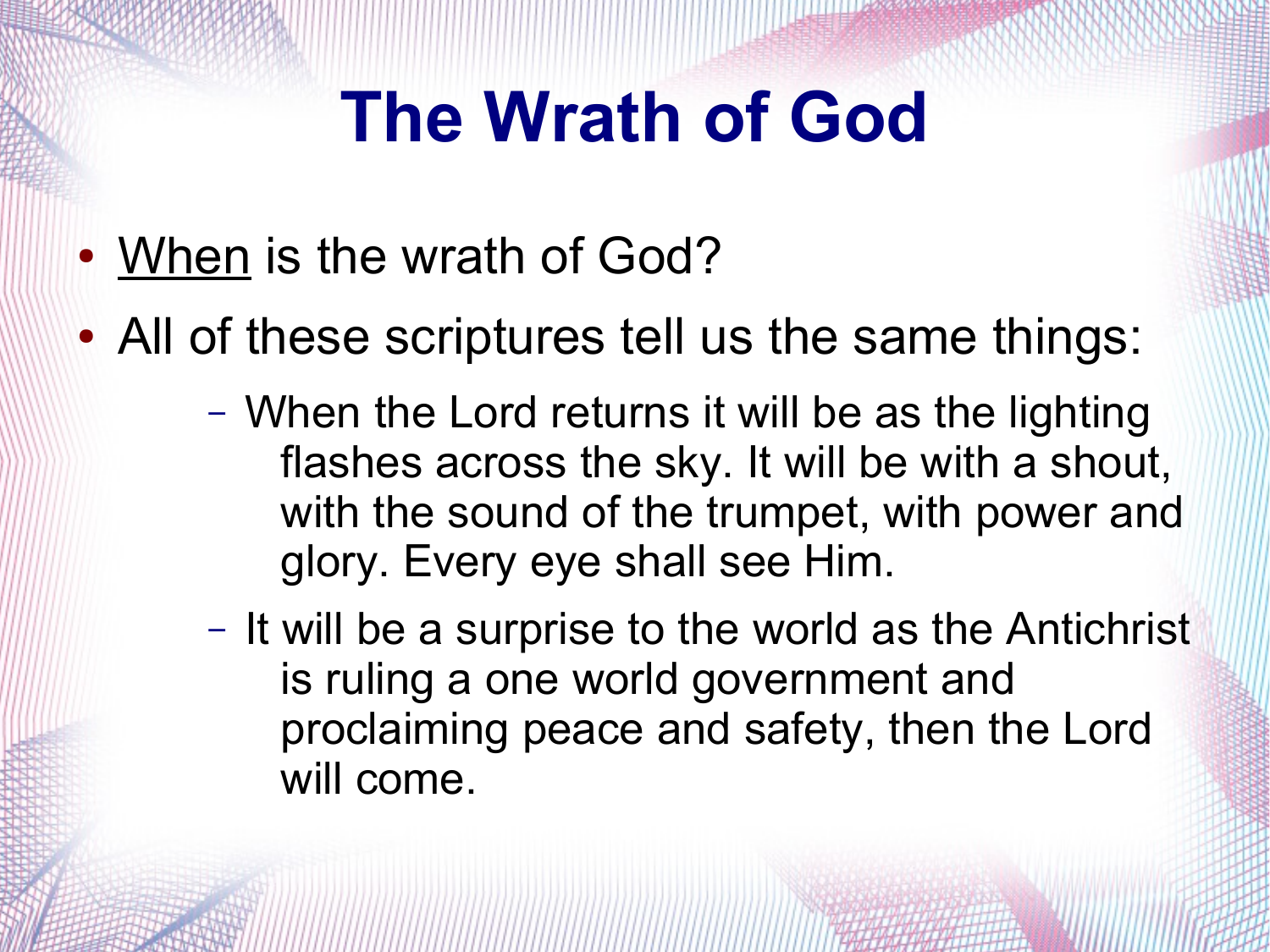- When is the wrath of God?
- All of these scriptures tell us the same things:
	- When He comes, the saints will be gathered to Him in the air, in the clouds.
	- Then we will see the wrath of God poured out on the world.
	- Then He will descend on the nations gathered against Israel and will wipe them out and destroy the Antichrist.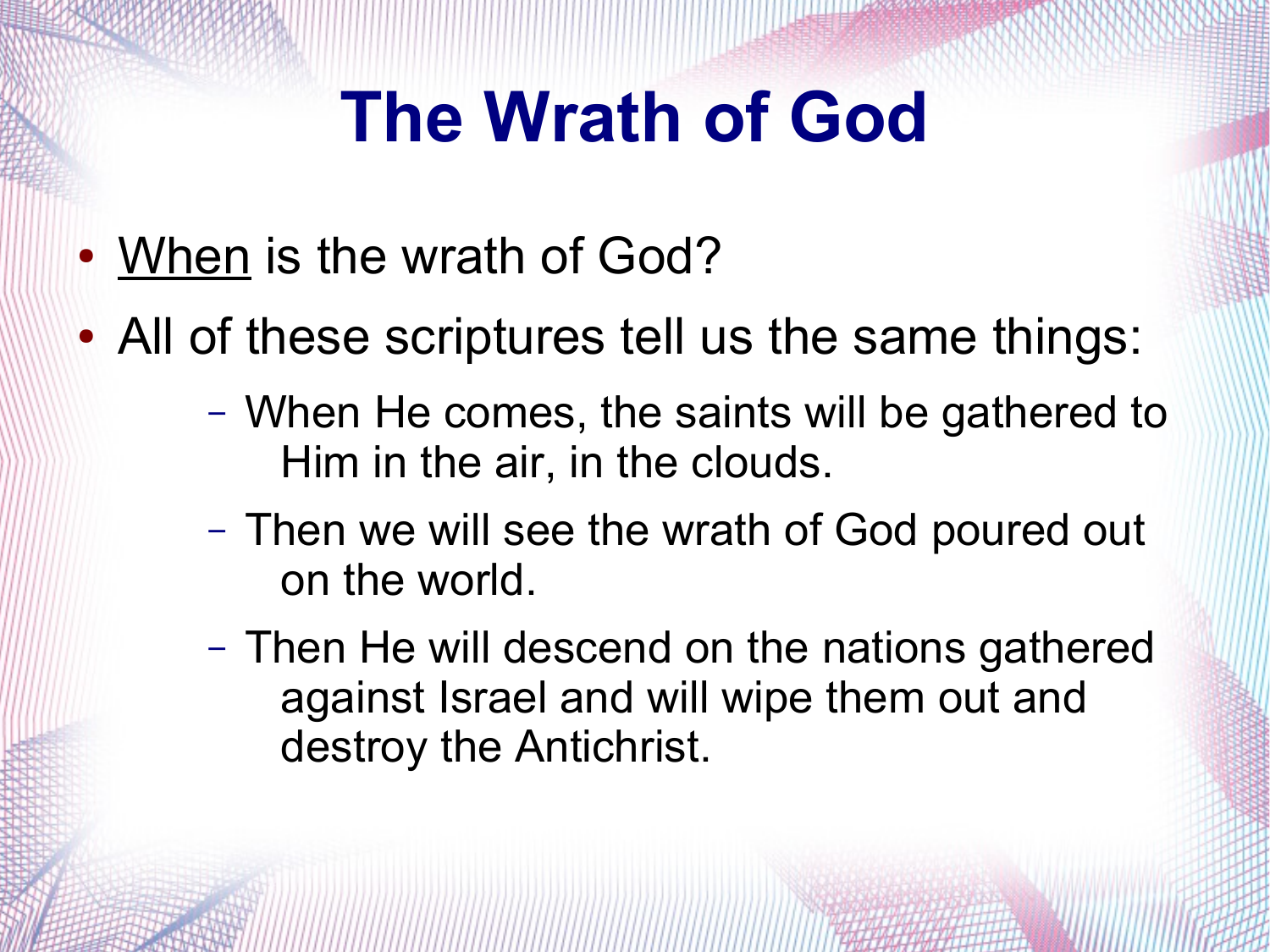- When is the wrath of God?
- All of these scriptures tell us the same things:
	- When He touches down on the Mount of Olives, there will be an earthquake bigger than the world has ever seen.
	- He will set up His kingdom and put down the leading nations and destroy Islam, the fourth beast of Daniel 7, the last ruling one world government that the Antichrist is using to rule the world (the iron mingled with clay of Daniel 2).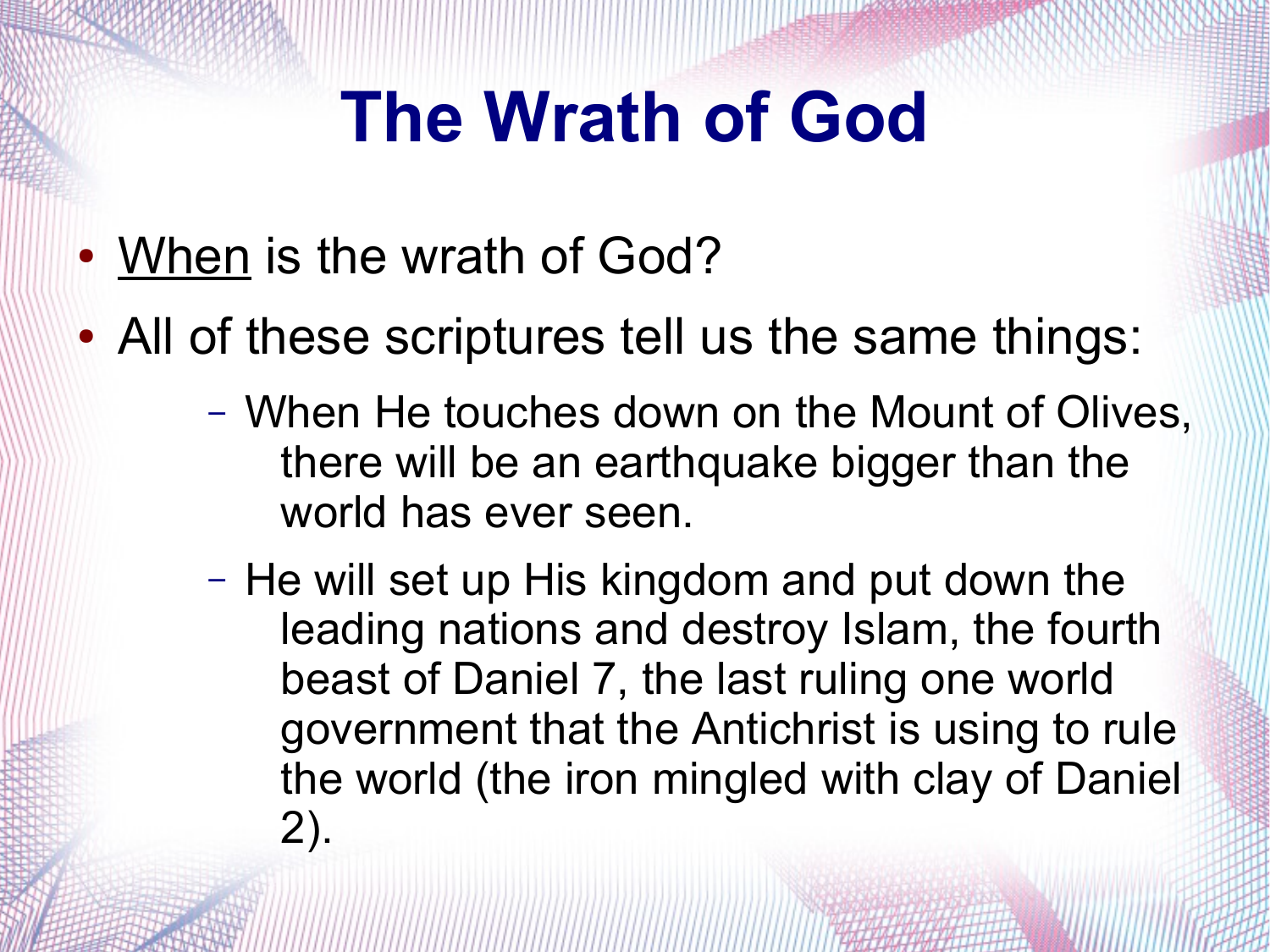- When is the wrath of God?
- Then:
	- **It is done**... Rev 21:6, Rev 16:17, Ez 39:8
	- Rev 21:1 And I saw a new heaven and a new earth: for the first heaven and the first earth were passed away; and there was no more sea.
	- Rev 21:4 And God shall wipe away all tears from their eyes; and there shall be no more death, neither sorrow, nor crying, neither shall there be any more pain: for the former things are passed away.